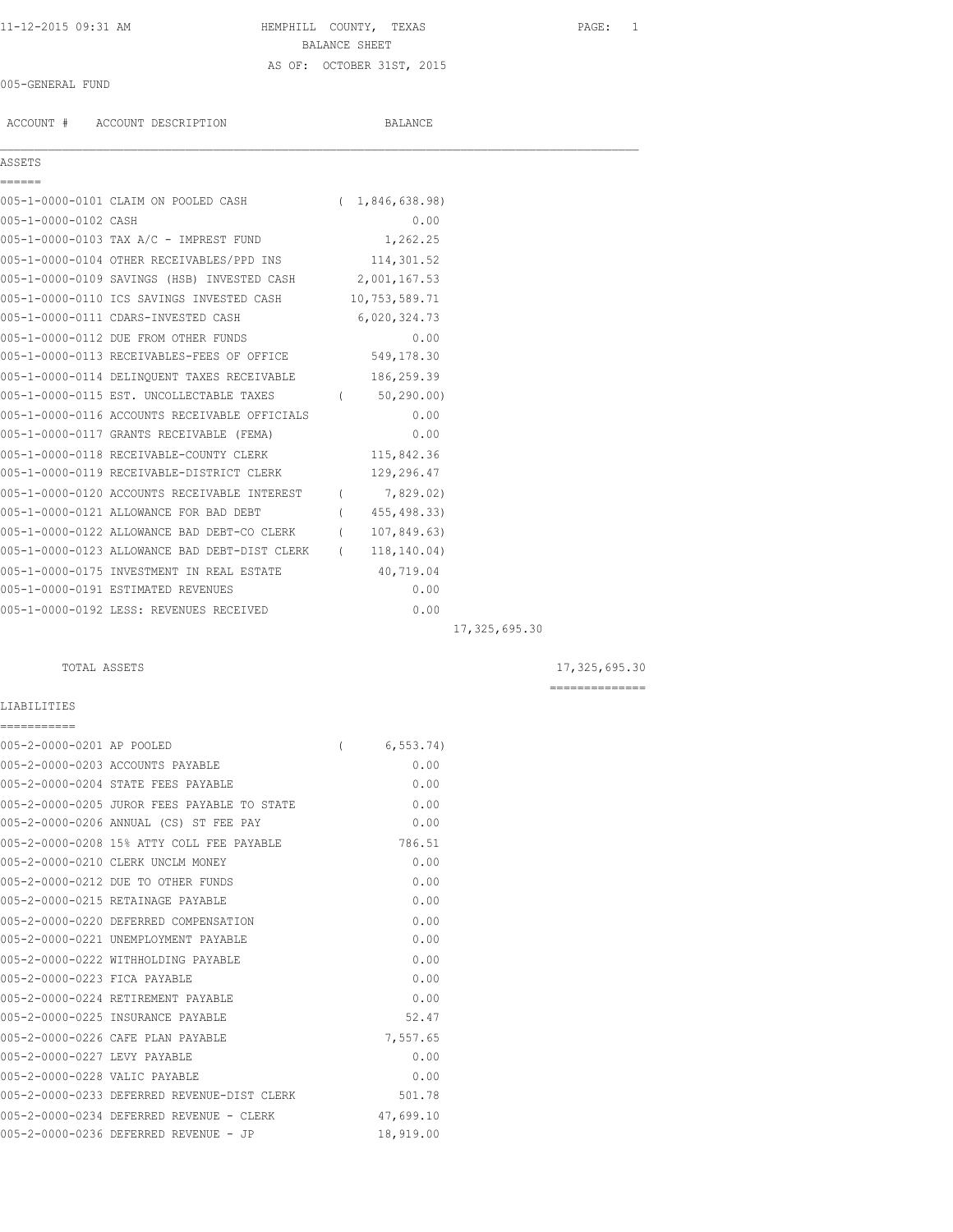# 11-12-2015 09:31 AM HEMPHILL COUNTY, TEXAS PAGE: 2 BALANCE SHEET AS OF: OCTOBER 31ST, 2015

#### 005-GENERAL FUND

ACCOUNT # ACCOUNT DESCRIPTION BALANCE

|                                | 005-2-0000-0238 DEFERRED TAX REVENUE            | 122,249.00 |       |  |
|--------------------------------|-------------------------------------------------|------------|-------|--|
|                                | 005-2-0000-0261 SALES TAX REPORT                |            | 2.28  |  |
| 005-2-0000-0281 APPROPRIATIONS |                                                 |            | 0.00  |  |
|                                | 005-2-0000-0282 LESS: EXPENDITURES              |            | 0.00  |  |
|                                | 005-2-0000-0283 LESS: ENCUMBRANCES              |            | 0.00  |  |
|                                | 005-2-0000-0290 PRIOR YR A/PAYABLE              |            | 0.00  |  |
|                                | 005-2-0000-0301 1-CCC COURT COSTS COLLECTED     |            | 0.01  |  |
|                                | 005-2-0000-0306 6-BAIL BOND FEE                 |            | 13.50 |  |
|                                | 005-2-0000-0307 7-DNA CONVICTIONS               |            | 0.00  |  |
|                                | 005-2-0000-0308 8-DNA CS COMM. SUPERVISION      |            | 0.00  |  |
|                                | 005-2-0000-0309 9-DNA JV TESTING FEE JV         |            | 0.00  |  |
|                                | 005-2-0000-0310 10-EMS TRAMA FUND               |            | 0.00  |  |
|                                | 005-2-0000-0311 11-JPD-JUV PRO DIVERSION FEE    |            | 0.00  |  |
|                                | 005-2-0000-0312 12-JRF-JURY REIMBURSEMENT FEE ( |            | 0.01) |  |
|                                | 005-2-0000-0313 13-IDF INDIGENT DEFENSE FEE     |            | 0.00  |  |
|                                | 005-2-0000-0314 14-MVF MOVING VIOLATION FEE     |            | 0.00  |  |
|                                | 005-2-0000-0315 15-STF STATE TRAFFIC FINE       |            | 0.00  |  |
|                                | 005-2-0000-0316 16-POF PEACE OFFICER FEES       |            | 0.00  |  |
|                                | 005-2-0000-0317 17-FTA FAILURE TO APPEAR        |            | 0.00  |  |
|                                | 005-2-0000-0318 18-JUD FUND CONSTITUTIONAL      |            | 0.00  |  |
|                                | 005-2-0000-0320 MCW-MOTOR CARRIER WT            |            | 0.00  |  |
|                                | 005-2-0000-0321 TP-TIME PAYMENT FEE             |            | 0.00  |  |
|                                | 005-2-0000-0322 DRF-DRIVING RECORDS FEE         |            | 0.00  |  |
|                                | 005-2-0000-0323 JS-JUDICIAL SUPPORT FEE         |            | 0.00  |  |
|                                | 005-2-0000-0324 TPDF-TRUANCY PREV DIV FUND      |            | 0.00  |  |
|                                | 005-2-0000-0325 SPECIALTY COURT                 |            | 0.00  |  |
|                                | 005-2-0000-0326 7TH COURT OF APPEALS            |            | 0.00  |  |
| 005-2-0000-0327 OMNIBASE       |                                                 |            | 0.00  |  |
| 005-2-0000-0328 PARKS&WILDLIFE |                                                 |            | 0.00  |  |
|                                | 005-2-0000-0329 CHILD SAFETY SEAT               |            | 0.00  |  |
| 005-2-0000-0330 CISD           |                                                 |            | 0.00  |  |
| 005-2-0000-0331 TRAILEE/CASA   |                                                 |            | 0.00  |  |
|                                | 005-2-0000-0400 BIRTH-REMOTE ACCESS             |            | 0.00  |  |
|                                | 005-2-0000-0410 1-BIRTH CERTIFICATE FEE         |            | 0.00  |  |
|                                | 005-2-0000-0420 2-MLF MARRIAGE LICENSE FEE      |            | 0.00  |  |
|                                | 005-2-0000-0430 3-DIM DEC OF INFORMAL MARRIAGE  |            | 0.00  |  |
|                                | 005-2-0000-0440 4-NDF NONDISCLOSURE FEES        |            | 0.00  |  |
|                                | 005-2-0000-0450 5-TCV-JUROR DONATIONS           |            | 0.00  |  |
|                                | 005-2-0000-0460 6-JUSTICE CTS-INDIGENT LEGAL    |            | 0.00  |  |
|                                | 005-2-0000-0470 7A-STATUTORY PROBATE            |            | 0.00  |  |
|                                | 005-2-0000-0471 7B-JUDICIAL FUND FILING FEE     |            | 0.00  |  |
|                                | 005-2-0000-0480 8A-STATUTORY CO COURT           |            | 0.00  |  |
|                                | 005-2-0000-0481 8B-JUDICIAL FUND                |            | 0.00  |  |
|                                | 005-2-0000-0490 9A-CONSTITUTIONAL CO COURT      |            | 0.00  |  |
|                                | 005-2-0000-0491 9B-JUDICIAL FUND FILING FEE     |            | 0.00  |  |
| 005-2-0000-0492 10A-DIVORCE    |                                                 |            | 0.00  |  |
|                                | 005-2-0000-0493 10B-OTHER THAN DIVORCE          |            | 0.00  |  |
|                                | 005-2-0000-0494 10C-INDIGENT LEGAL SERVICES     |            | 0.00  |  |
|                                | 005-2-0000-0495 11-JUDICIAL SUPPORT FEE         |            | 0.00  |  |
|                                | 005-2-0000-0496 SFP-ELECTRONIC FILING SYSTEM    |            | 0.00  |  |
|                                | 005-2-0000-0497 TEXAS HOME VISITING PROGRAM     |            | 0.00  |  |
|                                |                                                 |            |       |  |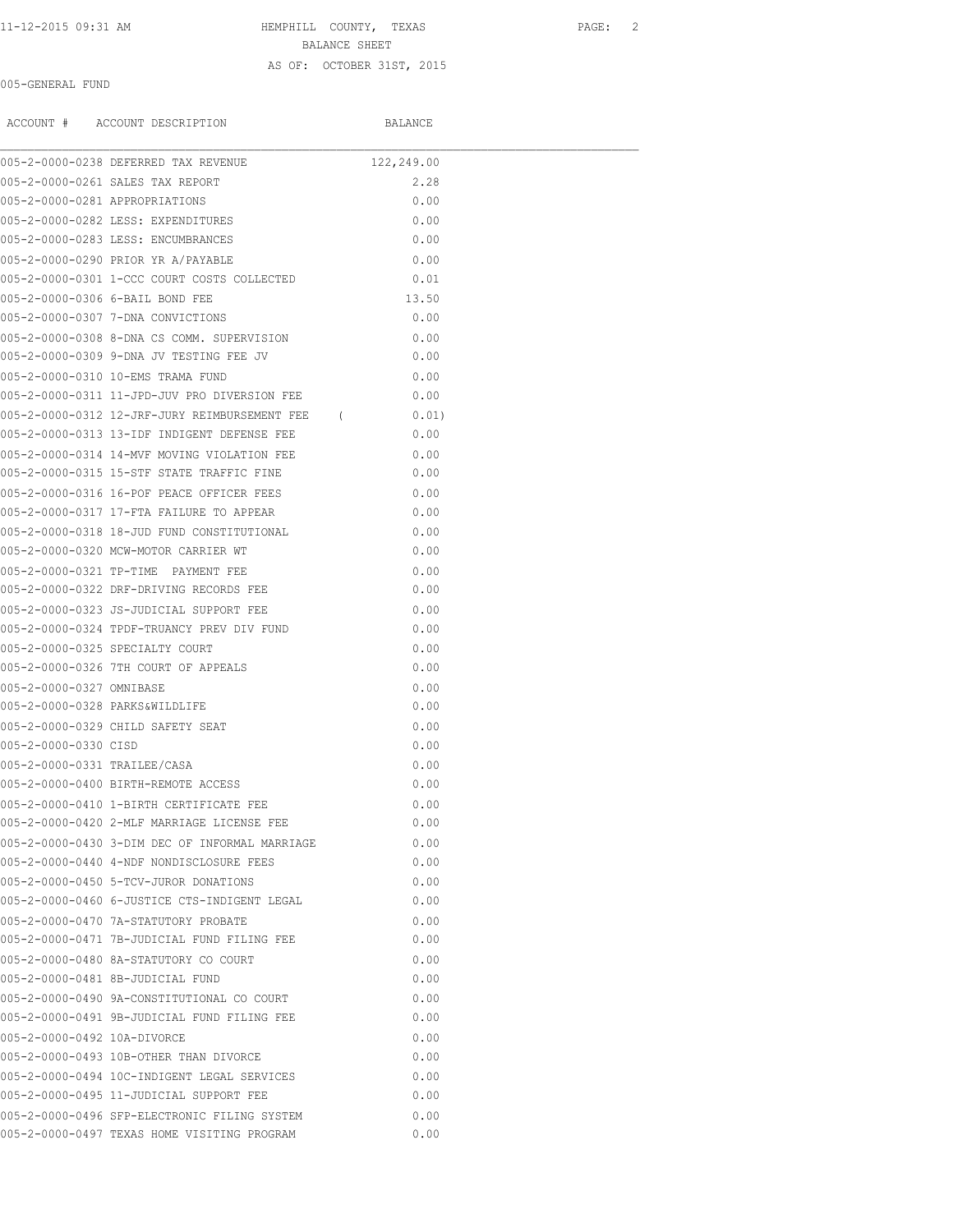|  |  |  |  |  | 11-12-2015 09:31 AM |
|--|--|--|--|--|---------------------|
|  |  |  |  |  |                     |

HEMPHILL COUNTY, TEXAS PAGE: 3 BALANCE SHEET AS OF: OCTOBER 31ST, 2015

005-GENERAL FUND

| ACCOUNT # ACCOUNT DESCRIPTION                     | BALANCE       |                  |               |
|---------------------------------------------------|---------------|------------------|---------------|
| 005-2-1510-0221 UNEMPLOYMENT PAYABLE              | 0.00          |                  |               |
| 005-2-1520-0221 UNEMPLOYMENT PAYABLE              | 0.00          |                  |               |
| 005-2-1530-0221 UNEMPLOYMENT PAYABLE              | 0.00          |                  |               |
| 005-2-1540-0221 UNEMPLOYMENT PAYABLE              | 0.00          |                  |               |
| 005-2-2410-0221 UNEMPLOYMENT PAYABLE              | 0.00          |                  |               |
| 005-2-2500-0221 UNEMPLOYMENT PAYABLE              | 0.00          |                  |               |
| 005-2-2550-0221 UNEMPLOYMENT PAYABLE              | 0.00          |                  |               |
| 005-2-2560-0221 UNEMPLOYMENT PAYABLE              | 0.00          |                  |               |
| 005-2-3500-0221 UNEMPLOYMENT PAYABLE              | 0.00          |                  |               |
| 005-2-3600-0221 UNEMPLOYMENT PAYABLE              | 0.00          |                  |               |
| 005-2-7001-0221 UNEMPLOYMENT PAYABLE              | 0.00          |                  |               |
| TOTAL LIABILITIES                                 |               | 191,227.55       |               |
| EOUITY                                            |               |                  |               |
| ======<br>005-3-0000-0301 CURRENT FUND BALANCE    | 13,974,416.55 |                  |               |
| 005-3-0000-0302 BUDGETED FUND BALANCE             | 0.00          |                  |               |
| TOTAL BEGINNING EQUITY                            | 13,974,416.55 |                  |               |
| TOTAL REVENUE                                     | 1,969,323.59  |                  |               |
| TOTAL EXPENSES                                    | 657,051.65    |                  |               |
| TOTAL REVENUE OVER/(UNDER) EXPENSES 1,312,271.94  |               |                  |               |
| (WILL CLOSE TO FUND BAL.)                         | 1,847,779.26  |                  |               |
| TOTAL EQUITY & REV. OVER/(UNDER) EXP.             |               | 17, 134, 467. 75 |               |
| TOTAL LIABILITIES, EQUITY & REV.OVER/(UNDER) EXP. |               |                  | 17,325,695.30 |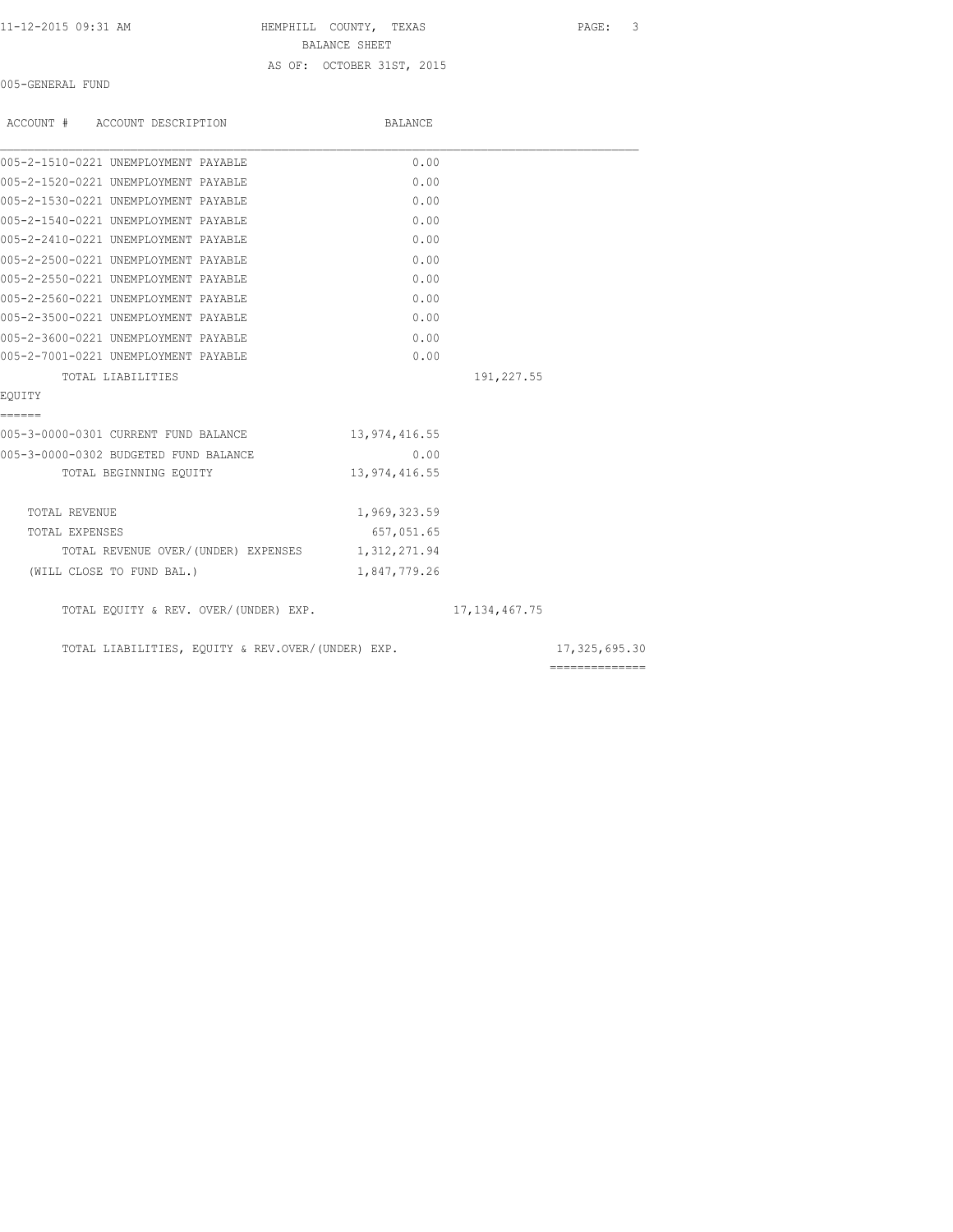| 11-12-2015 09:31 AM                               | HEMPHILL COUNTY, TEXAS<br>BALANCE SHEET |          | PAGE: 1         |
|---------------------------------------------------|-----------------------------------------|----------|-----------------|
|                                                   | AS OF: OCTOBER 31ST, 2015               |          |                 |
| 008-LAW LIBRARY                                   |                                         |          |                 |
| ACCOUNT # ACCOUNT DESCRIPTION                     | BALANCE                                 |          |                 |
| ASSETS                                            |                                         |          |                 |
| ======                                            |                                         |          |                 |
| 008-1-0000-0101 CLAIM ON POOLED CASH              | 4,499.26                                |          |                 |
| 008-1-0000-0102 CASH - LAW LIBRARY                | 0.00                                    |          |                 |
| 008-1-0000-0191 ESTIMATED REVENUES                | 0.00                                    |          |                 |
| 008-1-0000-0192 LESS: REVENUES RECEIVED           | 0.00                                    |          |                 |
|                                                   |                                         | 4,499.26 |                 |
| TOTAL ASSETS                                      |                                         |          | 4,499.26        |
| LIABILITIES                                       |                                         |          | --------------- |
| ===========                                       |                                         |          |                 |
| 008-2-0000-0201 AP POOLED                         | 0.00                                    |          |                 |
| 008-2-0000-0203 ACOUNTS PAYABLE                   | 0.00                                    |          |                 |
| 008-2-0000-0222 PAYROLL W/H PAYABLE               | 0.00                                    |          |                 |
| 008-2-0000-0223 PAYROLL FICA PAYABLE              | 0.00                                    |          |                 |
| 008-2-0000-0224 PAYROLL RETIREMENT PAYABLE        | 0.00                                    |          |                 |
| 008-2-0000-0225 PAYROLL INSURANCE PAYABLE         | 0.00                                    |          |                 |
| 008-2-0000-0281 APPROPRIATIONS                    | 0.00                                    |          |                 |
| 008-2-0000-0282 LESS: EXPENDITURES                | 0.00                                    |          |                 |
| 008-2-0000-0283 LESS: ENCUMBRANCES                | 0.00                                    |          |                 |
| 008-2-0000-0290 PRIOR YEAR PAYABLES               | 0.00                                    |          |                 |
| TOTAL LIABILITIES                                 |                                         | 0.00     |                 |
| EOUITY                                            |                                         |          |                 |
| ======<br>008-3-0000-0301 CURRENT FUND BALANCE    | 3,591.27                                |          |                 |
| 008-3-0000-0302 BUDGETED FUND BALANCE             | 0.00                                    |          |                 |
| TOTAL BEGINNING EOUITY                            | 3,591.27                                |          |                 |
| TOTAL REVENUE                                     | 0.00                                    |          |                 |
| TOTAL EXPENSES                                    | 0.00                                    |          |                 |
| TOTAL REVENUE OVER/(UNDER) EXPENSES               | 0.00                                    |          |                 |
| (WILL CLOSE TO FUND BAL.)                         | 907.99                                  |          |                 |
| TOTAL EQUITY & REV. OVER/(UNDER) EXP.             |                                         | 4,499.26 |                 |
| TOTAL LIABILITIES, EQUITY & REV.OVER/(UNDER) EXP. |                                         |          | 4,499.26        |
|                                                   |                                         |          |                 |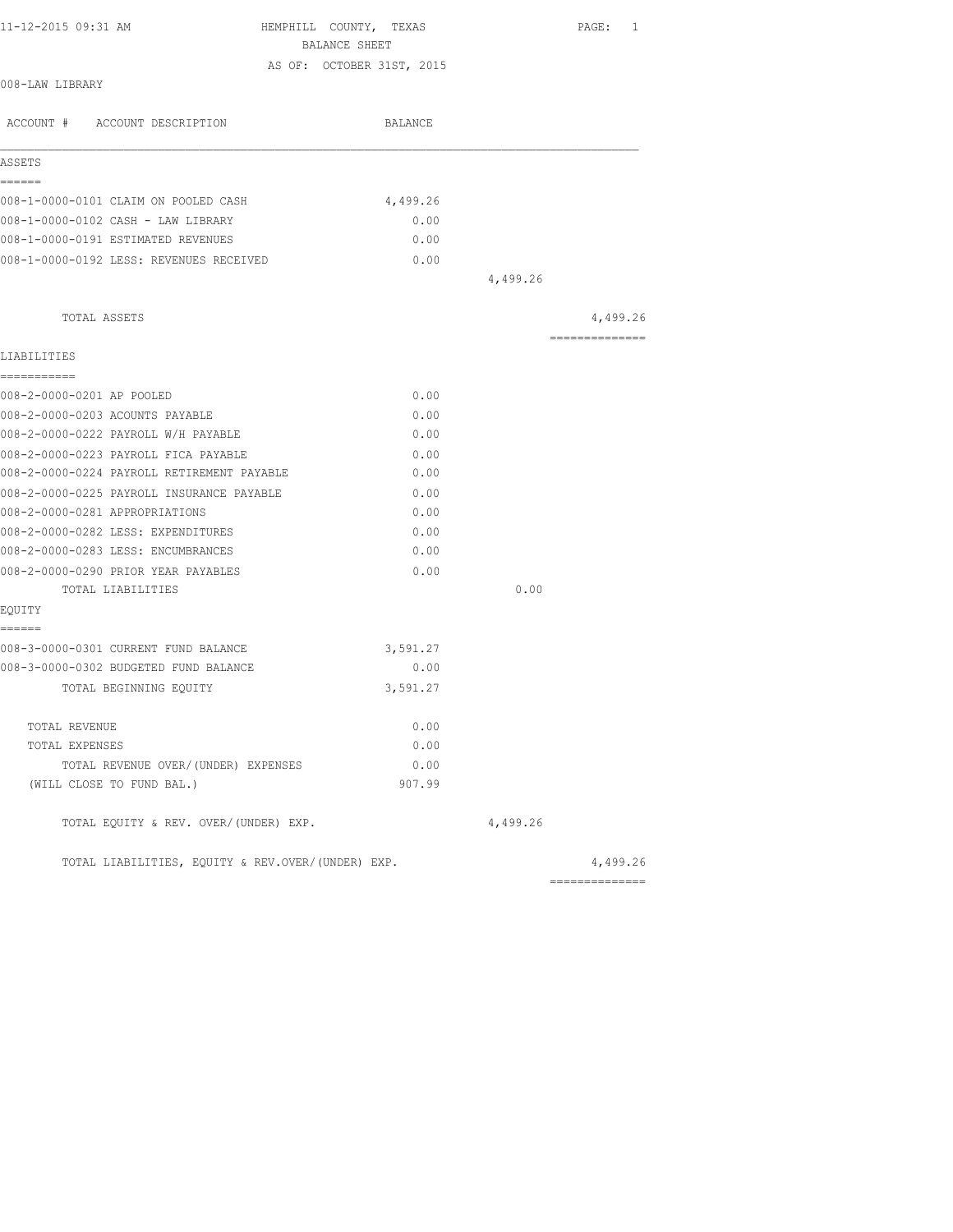| 11-12-2015 09:31 AM                               | HEMPHILL COUNTY, TEXAS<br>BALANCE SHEET |            | PAGE: 1        |
|---------------------------------------------------|-----------------------------------------|------------|----------------|
|                                                   | AS OF: OCTOBER 31ST, 2015               |            |                |
| 009-SECURITY FEE                                  |                                         |            |                |
| ACCOUNT # ACCOUNT DESCRIPTION                     | BALANCE                                 |            |                |
| ASSETS                                            |                                         |            |                |
| ======<br>009-1-0000-0101 CLAIM ON POOLED CASH    | 65,131.85                               |            |                |
| 009-1-0000-0102 CASH - COUNTY - SECURITY FEE      | 0.00                                    |            |                |
| 009-1-0000-0191 ESTIMATED REVENUES                | 0.00                                    |            |                |
| 009-1-0000-0192 LESS: REVENUES RECEIVED           | 0.00                                    |            |                |
|                                                   |                                         | 65, 131.85 |                |
| TOTAL ASSETS                                      |                                         |            | 65, 131.85     |
| LIABILITIES                                       |                                         |            | ============== |
| -----------<br>009-2-0000-0201 AP POOLED          | 0.00                                    |            |                |
| 009-2-0000-0203 ACOUNTS PAYABLE                   | 0.00                                    |            |                |
| 009-2-0000-0222 PAYROLL W/H PAYABLE               | 0.00                                    |            |                |
| 009-2-0000-0223 PAYROLL FICA PAYABLE              | 0.00                                    |            |                |
| 009-2-0000-0224 PAYROLL RETIREMENT PAYABLE        | 0.00                                    |            |                |
| 009-2-0000-0225 PAYROLL INSURANCE PAYABLE         | 0.00                                    |            |                |
| 009-2-0000-0281 APPROPRIATIONS                    | 0.00                                    |            |                |
| 009-2-0000-0282 LESS: EXPENDITURES                | 0.00                                    |            |                |
| 009-2-0000-0283 LESS: ENCUMBRANCES                | 0.00                                    |            |                |
| 009-2-0000-0290 PRIOR YR A/PAYABLE                | 0.00                                    |            |                |
| TOTAL LIABILITIES                                 |                                         | 0.00       |                |
| EQUITY<br>======                                  |                                         |            |                |
| 009-3-0000-0301 CURRENT FUND BALANCE              | 70,340.19                               |            |                |
| 009-3-0000-0302 BUDGETED FUND BALANCE             | 0.00                                    |            |                |
| TOTAL BEGINNING EQUITY                            | 70,340.19                               |            |                |
| TOTAL REVENUE                                     | 0.00                                    |            |                |
| TOTAL EXPENSES                                    | 0.00                                    |            |                |
| TOTAL REVENUE OVER/(UNDER) EXPENSES               | 0.00                                    |            |                |
| (WILL CLOSE TO FUND BAL.)                         | (5, 208.34)                             |            |                |
| TOTAL EQUITY & REV. OVER/(UNDER) EXP.             |                                         | 65, 131.85 |                |
| TOTAL LIABILITIES, EQUITY & REV.OVER/(UNDER) EXP. |                                         |            | 65, 131.85     |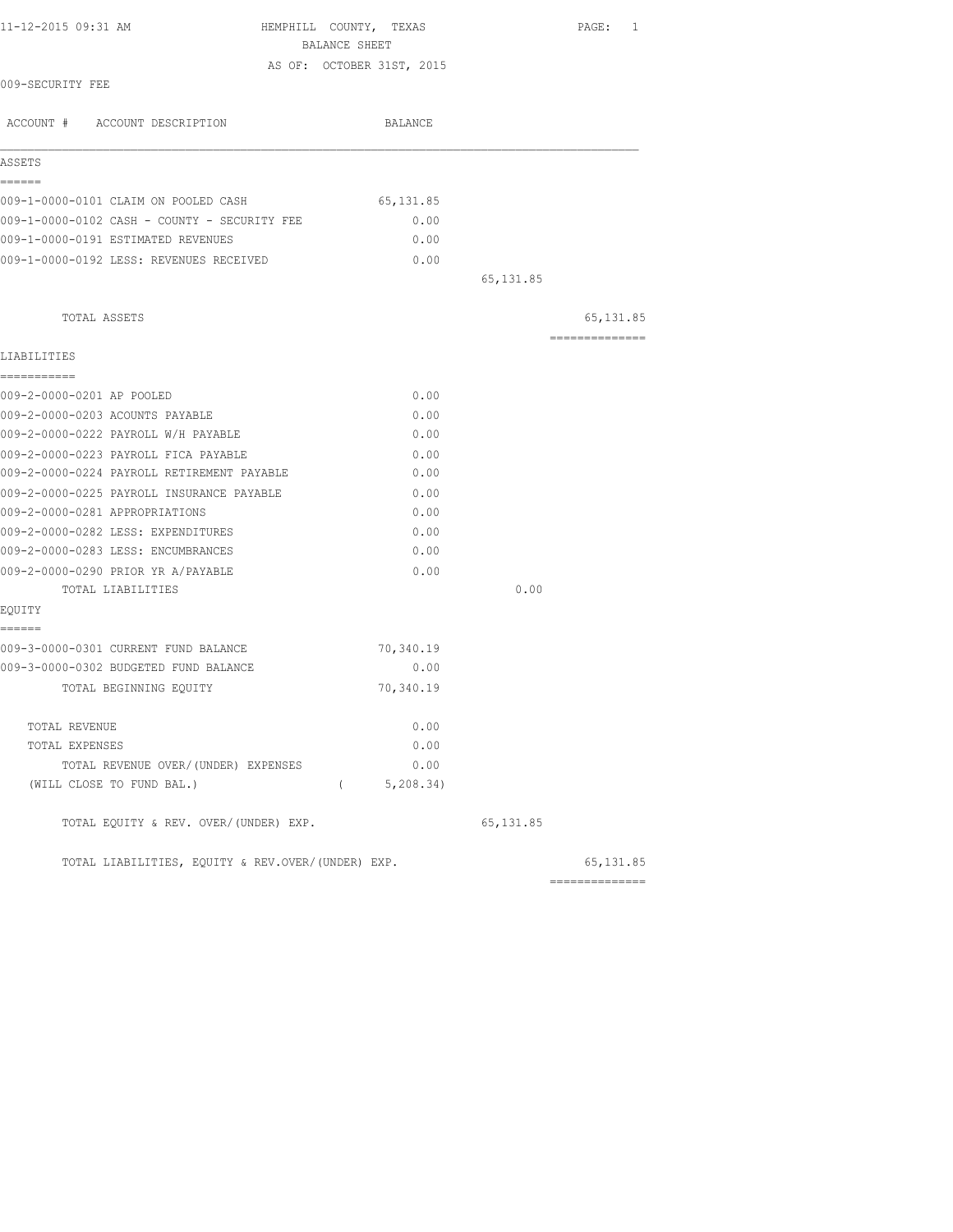| 11-12-2015 09:31 AM |                               | HEMPHILL COUNTY, TEXAS |                           | PAGE: | $\overline{\phantom{0}}$ |
|---------------------|-------------------------------|------------------------|---------------------------|-------|--------------------------|
|                     |                               | BALANCE SHEET          |                           |       |                          |
| 010-AIRPORT         |                               |                        | AS OF: OCTOBER 31ST, 2015 |       |                          |
|                     | ACCOUNT # ACCOUNT DESCRIPTION |                        | BALANCE                   |       |                          |

| ASSETS<br>======                                  |                        |             |                              |
|---------------------------------------------------|------------------------|-------------|------------------------------|
| 010-1-0000-0102 CASH - AIRPORT                    | 246,949.45             |             |                              |
| 010-1-0000-0104 AIRPORT PREPAID INSURANCE         | 0.00                   |             |                              |
| 010-1-0000-0110 INVESTED CASH/YR 2000             | 0.00                   |             |                              |
| 010-1-0000-0111 INVESTED CASH/AIRPORT             | 0.00                   |             |                              |
| 010-1-0000-0191 ESTIMATED REVENUES                | 0.00                   |             |                              |
| 010-1-0000-0192 LESS: REVENUES RECEIVED           | 0.00                   |             |                              |
|                                                   |                        | 246, 949.45 |                              |
| TOTAL ASSETS                                      |                        |             | 246,949.45<br>______________ |
| LIABILITIES                                       |                        |             |                              |
| ===========<br>010-2-0000-0203 ACCOUNTS PAYABLE   | 1,575.51               |             |                              |
| 010-2-0000-0222 PAYROLL W/H PAYABLE               | 0.00                   |             |                              |
| 010-2-0000-0223 PAYROLL FICA PAYABLE              | 0.00                   |             |                              |
| 010-2-0000-0224 PAYROLL RETIREMENT PAYABLE        | 0.00                   |             |                              |
| 010-2-0000-0225 PAYROLL INSURANCE PAYABLE         | 0.00                   |             |                              |
| 010-2-0000-0235 DUE TO GENERAL FUND               | 0.00                   |             |                              |
| 010-2-0000-0281 APPROPRIATIONS                    | 0.00                   |             |                              |
| 010-2-0000-0282 LESS: EXPENDITURES                | 0.00                   |             |                              |
| 010-2-0000-0283 LESS: ENCUMBRANCES                | 0.00                   |             |                              |
| 010-2-0000-0290 PRIOR YR A/PAYABLE                | 50,000.00)<br>$\left($ |             |                              |
| TOTAL LIABILITIES                                 | $\left($               | 48,424.49)  |                              |
| EOUITY<br>------                                  |                        |             |                              |
| 010-3-0000-0301 CURRENT FUND BALANCE              | 250,839.91             |             |                              |
| 010-3-0000-0302 BUDGETED FUND BALANCE             | 0.00                   |             |                              |
| TOTAL BEGINNING EQUITY                            | 250,839.91             |             |                              |
| TOTAL REVENUE                                     | 16,879.83              |             |                              |
| TOTAL EXPENSES                                    | 12,106.46              |             |                              |
| TOTAL REVENUE OVER/(UNDER) EXPENSES               | 4,773.37               |             |                              |
| (WILL CLOSE TO FUND BAL.)                         | 39,760.66              |             |                              |
| TOTAL EQUITY & REV. OVER/(UNDER) EXP.             |                        | 295, 373.94 |                              |
| TOTAL LIABILITIES, EQUITY & REV.OVER/(UNDER) EXP. |                        |             | 246, 949.45                  |
|                                                   |                        |             | ==============               |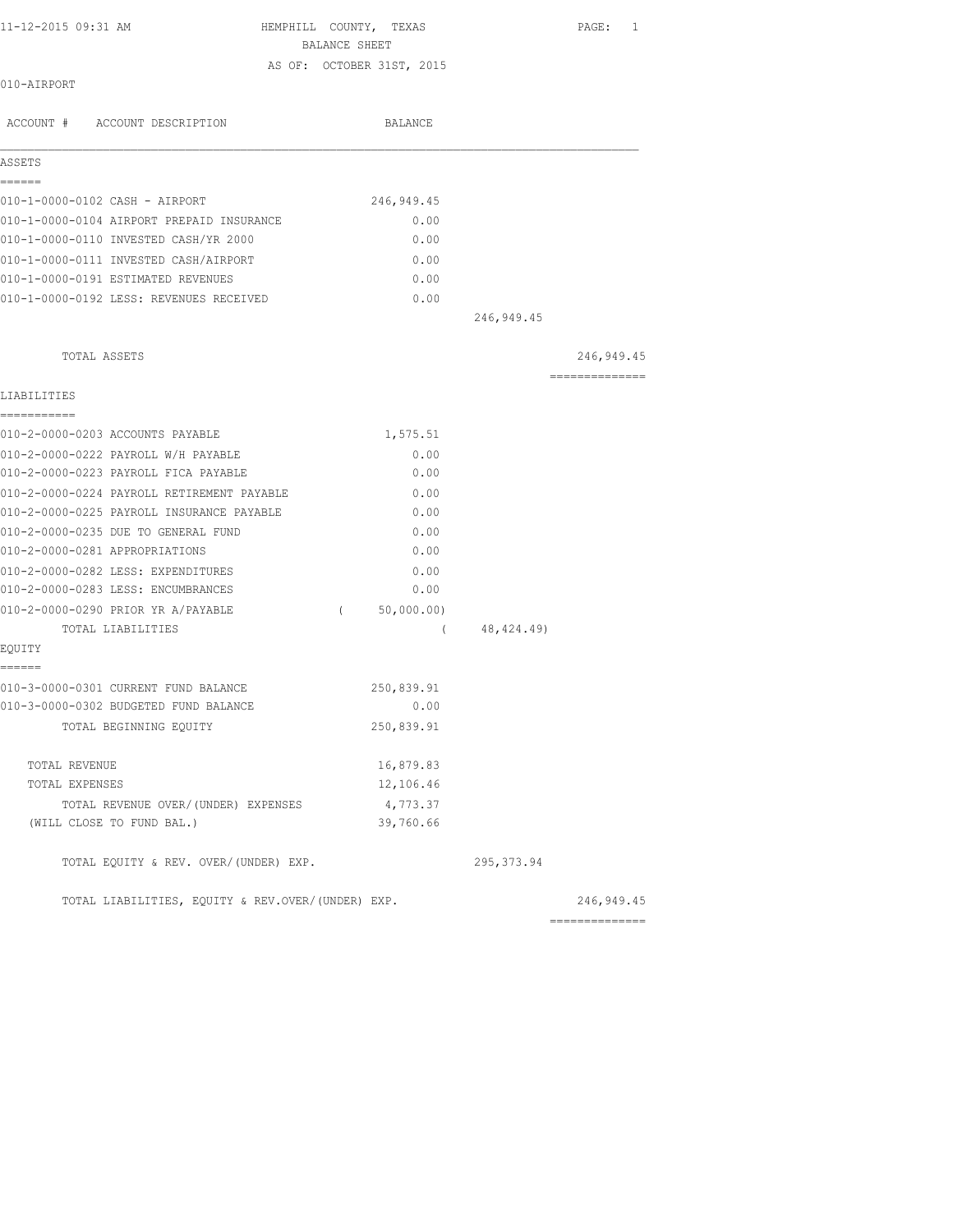| 11-12-2015 09:31 AM     |                     | HEMPHILL COUNTY, TEXAS    |         | PAGE: 1 |  |
|-------------------------|---------------------|---------------------------|---------|---------|--|
|                         |                     | BALANCE SHEET             |         |         |  |
| 011-ROAD & BRIDGE PCT 1 |                     | AS OF: OCTOBER 31ST, 2015 |         |         |  |
|                         |                     |                           |         |         |  |
| ACCOUNT #               | ACCOUNT DESCRIPTION |                           | BALANCE |         |  |

| ASSETS                      |                                            |            |            |  |
|-----------------------------|--------------------------------------------|------------|------------|--|
|                             |                                            |            |            |  |
|                             | 011-1-0000-0101 CLAIM ON POOLED CASH       | 859,526.31 |            |  |
|                             | 011-1-0000-0102 CASH - ROAD & BRIDGE PCT 1 | 0.00       |            |  |
|                             | 011-1-0000-0104 PCT 1 PREPAID INSURANCE    | 432.12     |            |  |
| 011-1-0000-0110 INVESTMENTS |                                            | 0.00       |            |  |
|                             | 011-1-0000-0118 PROPERTY TAX RECEIVABLE    | 9,153.72   |            |  |
|                             | 011-1-0000-0121 ALLOWANCE FOR BAD DEBT     | 2,471.53)  |            |  |
|                             | 011-1-0000-0191 ESTIMATED REVENUES         | 0.00       |            |  |
|                             | 011-1-0000-0192 LESS: REVENUES RECEIVED    | 0.00       |            |  |
|                             |                                            |            | 866,640.62 |  |

| TOTAL ASSETS                             |                    |            | 866,640.62<br>============== |
|------------------------------------------|--------------------|------------|------------------------------|
| LIABILITIES                              |                    |            |                              |
| ===========<br>011-2-0000-0201 AP POOLED | 77.75)<br>$\left($ |            |                              |
| 011-2-0000-0203 ACOUNTS PAYABLE          | 0.00               |            |                              |
| 011-2-0000-0211 DUE FROM OTHER FUNDS     | 0.00               |            |                              |
| 011-2-0000-0220 DEFERRED COMPENSATION    | 0.00               |            |                              |
| 011-2-0000-0222 WITHHOLDING PAYABLE      | 0.00               |            |                              |
| 011-2-0000-0223 FICA PAYABLE             | 0.00               |            |                              |
| 011-2-0000-0224 RETIREMENT PAYABLE       | 0.00               |            |                              |
| 011-2-0000-0225 INSURANCE PAYABLE        | 0.00               |            |                              |
| 011-2-0000-0226 CAFE PLAN PAYABLE        | 107.41             |            |                              |
| 011-2-0000-0228 VALIC PAYABLE            | 0.00               |            |                              |
| 011-2-0000-0230 DEFERRED REVENUE         | 6,042.40           |            |                              |
| 011-2-0000-0281 APPROPRIATIONS           | 0.00               |            |                              |
| 011-2-0000-0282 LESS: EXPENDITURES       | 0.00               |            |                              |
| 011-2-0000-0283 LESS: ENCUMBRANCES       | 0.00               |            |                              |
| 011-2-0000-0290 PRIOR YR A/PAYABLE       | 0.00               |            |                              |
| 011-2-4011-0221 UNEMPLOYMENT PAYABLE     | 0.00               |            |                              |
| TOTAL LIABILITIES                        |                    | 6,072.06   |                              |
| EQUITY                                   |                    |            |                              |
| ======                                   |                    |            |                              |
| 011-3-0000-0301 CURRENT FUND BALANCE     | 675,899.28         |            |                              |
| 011-3-0000-0302 BUDGETED FUND BALANCE    | 0.00               |            |                              |
| TOTAL BEGINNING EOUITY                   | 675,899.28         |            |                              |
| TOTAL REVENUE                            | 113,787.42         |            |                              |
| TOTAL EXPENSES                           | 16,359.19          |            |                              |
| TOTAL REVENUE OVER/(UNDER) EXPENSES      | 97,428.23          |            |                              |
| (WILL CLOSE TO FUND BAL.)                | 87, 241.05         |            |                              |
| TOTAL EQUITY & REV. OVER/(UNDER) EXP.    |                    | 860,568.56 |                              |
|                                          |                    |            |                              |

TOTAL LIABILITIES, EQUITY & REV.OVER/(UNDER) EXP. (866,640.62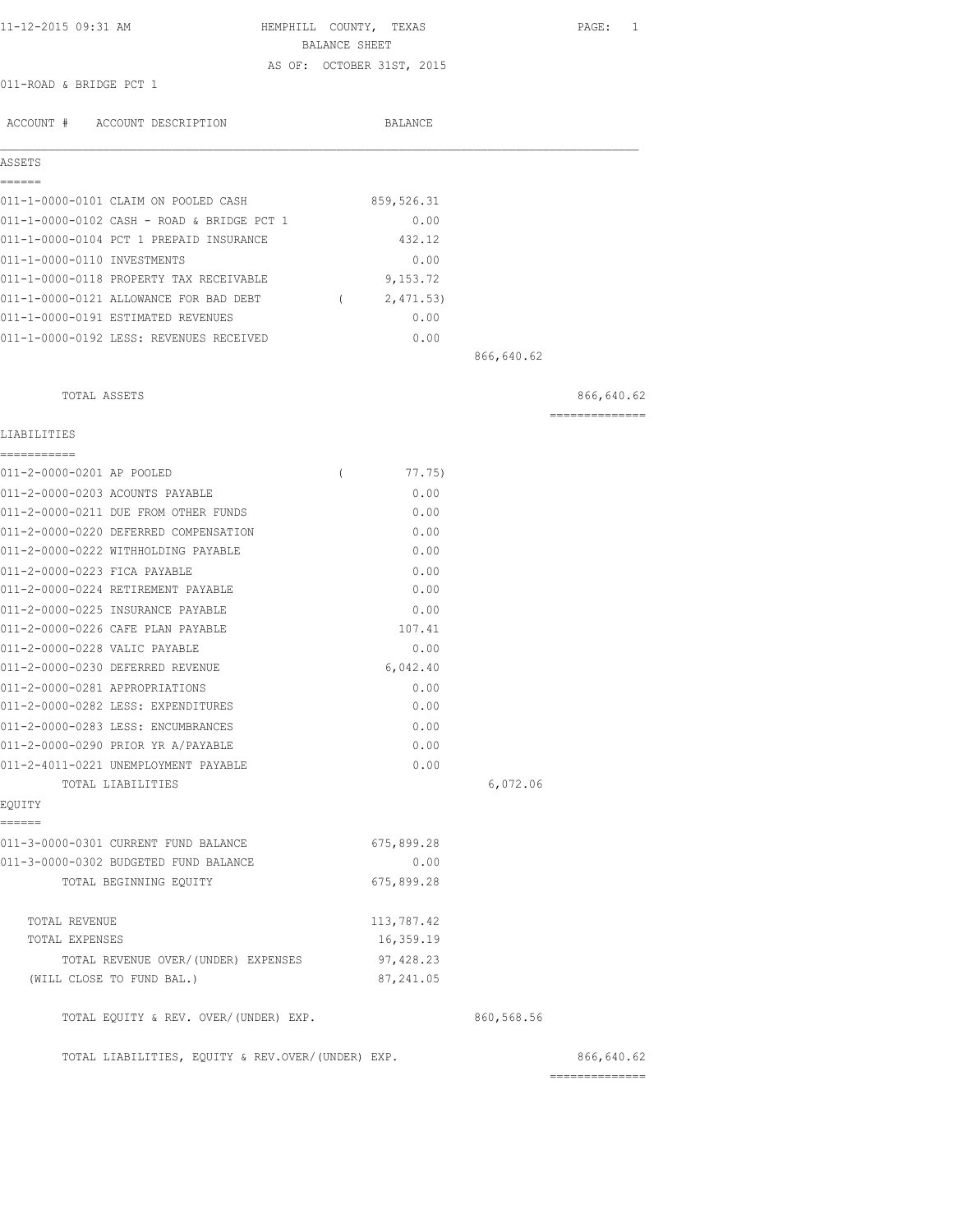| 11-12-2015 09:31 AM                               | HEMPHILL COUNTY, TEXAS<br>BALANCE SHEET |              | PAGE: 1        |
|---------------------------------------------------|-----------------------------------------|--------------|----------------|
|                                                   | AS OF: OCTOBER 31ST, 2015               |              |                |
| 012-ROAD & BRIDGE PCT 2                           |                                         |              |                |
|                                                   |                                         |              |                |
| ACCOUNT # ACCOUNT DESCRIPTION                     | BALANCE                                 |              |                |
|                                                   |                                         |              |                |
| ASSETS                                            |                                         |              |                |
| =====                                             |                                         |              |                |
| 012-1-0000-0101 CLAIM ON POOLED CASH              | 1,336,686.87                            |              |                |
| 012-1-0000-0102 CASH - ROAD & BRIDGE PCT 2        | 0.00                                    |              |                |
| 012-1-0000-0104 PCT 2 PREPAID INSURANCE           | 432.12                                  |              |                |
| 012-1-0000-0110 INVESTMENTS                       | 0.00                                    |              |                |
| 012-1-0000-0118 PROPERTY TAX RECEIVABLE           | 9,676.79                                |              |                |
| 012-1-0000-0121 ALLOWANCE FOR BAD DEBT (2,612.76) |                                         |              |                |
| 012-1-0000-0191 ESTIMATED REVENUES                | 0.00                                    |              |                |
| 012-1-0000-0192 LESS: REVENUES RECEIVED           | 0.00                                    |              |                |
|                                                   |                                         | 1,344,183.02 |                |
|                                                   |                                         |              |                |
| TOTAL ASSETS                                      |                                         |              | 1,344,183.02   |
|                                                   |                                         |              | ============== |
| LIABILITIES                                       |                                         |              |                |
|                                                   |                                         |              |                |
| 012-2-0000-0201 AP POOLED                         | 82.67)<br>$\left($                      |              |                |
| 012-2-0000-0203 ACOUNTS PAYABLE                   | 0.00                                    |              |                |
| 012-2-0000-0211 DUE FROM OTHER FUNDS              | 0.00                                    |              |                |
| 012-2-0000-0220 DEFERRED COMPENSATION             | 0.00                                    |              |                |
| 012-2-0000-0222 WITHHOLDING PAYABLE               | 0.00                                    |              |                |
| 012-2-0000-0223 FICA PAYABLE                      | 0.00                                    |              |                |
| 012-2-0000-0224 RETIREMENT PAYABLE                | 0.00                                    |              |                |
| 012-2-0000-0225 INSURANCE PAYABLE                 | 8.96                                    |              |                |
| 012-2-0000-0226 CAFE PLAN PAYABLE                 | 29.00                                   |              |                |
| 012-2-0000-0227 LEVY PAYABLE                      | 598.00)<br>$\left($                     |              |                |
| 012-2-0000-0228 VAL DEF                           | 0.00                                    |              |                |
| 012-2-0000-0230 DEFERRED REVENUE                  | 6,387.68                                |              |                |
| 012-2-0000-0281 APPROPRIATIONS                    | 0.00                                    |              |                |
| 012-2-0000-0282 LESS: EXPENDITURES                | 0.00                                    |              |                |
| 012-2-0000-0283 LESS: ENCUMBRANCES                | 0.00                                    |              |                |
| 012-2-0000-0290 PRIOR YR A/PAYABLE                | 0.00                                    |              |                |
| 012-2-4012-0221 UNEMPLOYMENT PAYABLE              | 0.00                                    |              |                |
| TOTAL LIABILITIES                                 |                                         | 5,744.97     |                |
| EQUITY                                            |                                         |              |                |
| ======<br>012-3-0000-0301 CURRENT FUND BALANCE    |                                         |              |                |
|                                                   | 1,030,416.91                            |              |                |
| 012-3-0000-0302 BUDGETED FUND BALANCE             | 0.00<br>1,030,416.91                    |              |                |
| TOTAL BEGINNING EQUITY                            |                                         |              |                |
| TOTAL REVENUE                                     | 126, 116.89                             |              |                |
| TOTAL EXPENSES                                    | 16,310.98                               |              |                |
| TOTAL REVENUE OVER/ (UNDER) EXPENSES              | 109,805.91                              |              |                |
| (WILL CLOSE TO FUND BAL.)                         | 198,215.23                              |              |                |
|                                                   |                                         |              |                |
| TOTAL EQUITY & REV. OVER/(UNDER) EXP.             |                                         | 1,338,438.05 |                |
|                                                   |                                         |              |                |
| TOTAL LIABILITIES, EQUITY & REV.OVER/(UNDER) EXP. |                                         |              | 1,344,183.02   |
|                                                   |                                         |              |                |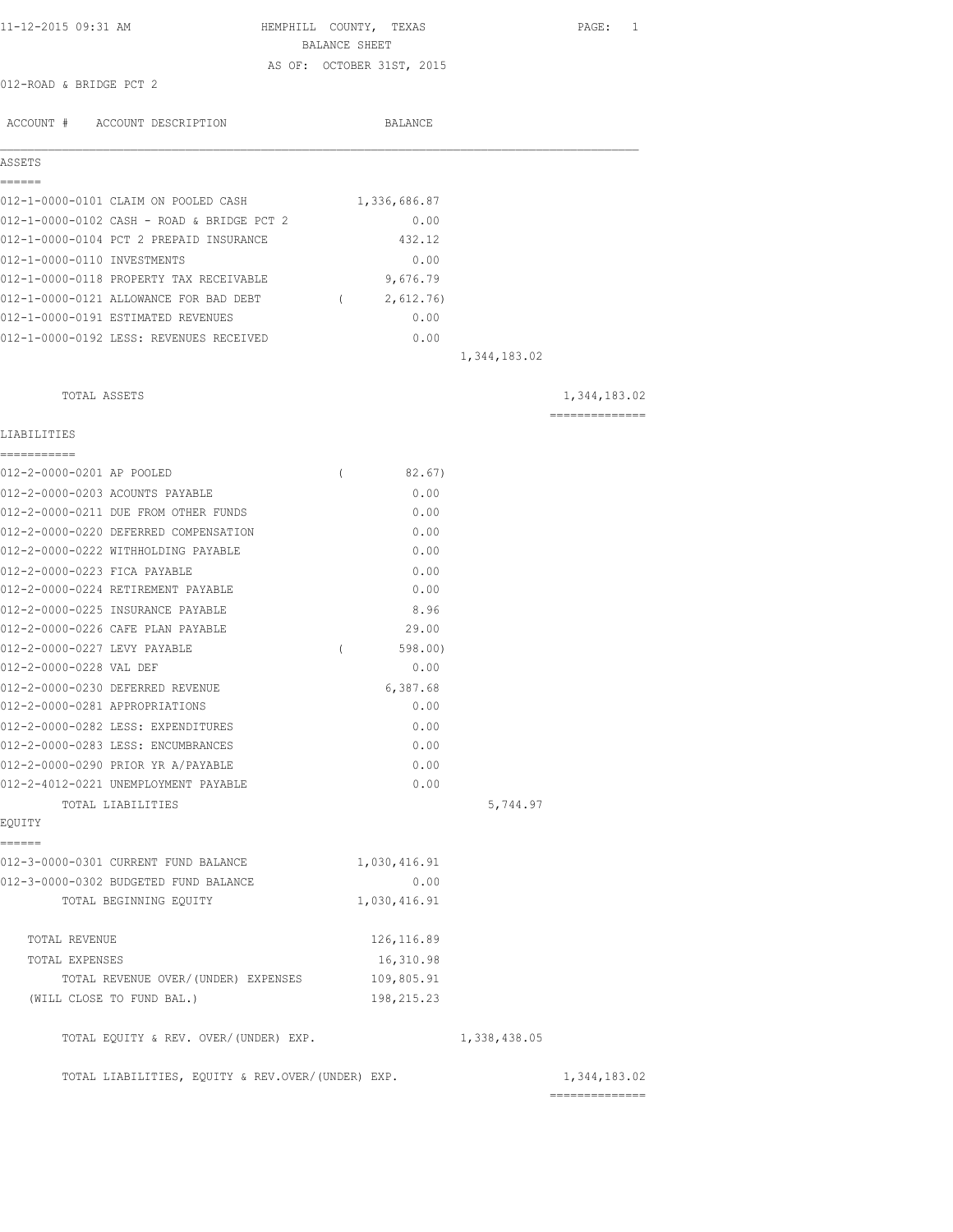| 11-12-2015 09:31 AM                        | BALANCE SHEET | HEMPHILL COUNTY, TEXAS    |            | PAGE:<br>1     |
|--------------------------------------------|---------------|---------------------------|------------|----------------|
|                                            |               | AS OF: OCTOBER 31ST, 2015 |            |                |
| 013-ROAD & BRIDGE PCT 3                    |               |                           |            |                |
| ACCOUNT # ACCOUNT DESCRIPTION              |               | BALANCE                   |            |                |
| ASSETS                                     |               |                           |            |                |
| ======                                     |               |                           |            |                |
| 013-1-0000-0101 CLAIM ON POOLED CASH       |               | 875,383.04                |            |                |
| 013-1-0000-0102 CASH - ROAD & BRIDGE PCT 3 |               | 0.00                      |            |                |
| 013-1-0000-0104 PCT 3 PREPAID INSURANCE    |               | 720.20                    |            |                |
| 013-1-0000-0110 INVESTMENTS                |               | 0.00                      |            |                |
| 013-1-0000-0118 PROPERTY TAX RECEIVABLE    |               | 17,261.30                 |            |                |
| 013-1-0000-0121 ALLOWANCE FOR BAD DEBT     | $\left($      | 4,660.59)                 |            |                |
| 013-1-0000-0191 ESTIMATED REVENUES         |               | 0.00                      |            |                |
| 013-1-0000-0192 LESS: REVENUES RECEIVED    |               | 0.00                      |            |                |
|                                            |               |                           | 888,703.95 |                |
| TOTAL ASSETS                               |               |                           |            | 888,703.95     |
| LIABILITIES                                |               |                           |            | -------------- |
| ===========<br>013-2-0000-0201 AP POOLED   | $\left($      | 169.81)                   |            |                |
| 013-2-0000-0203 ACOUNTS PAYABLE            |               | 0.00                      |            |                |
| 013-2-0000-0211 DUE FROM OTHER FUNDS       |               | 0.00                      |            |                |
| 013-2-0000-0222 WITHHOLDING PAYABLE        |               | 0.00                      |            |                |
| 013-2-0000-0223 FICA PAYABLE               |               | 0.00                      |            |                |
| 013-2-0000-0224 RETIREMENT PAYABLE         |               | 0.00                      |            |                |
| 013-2-0000-0225 INSURANCE PAYABLE          |               | 45.80                     |            |                |
| 013-2-0000-0226 CAFE PLAN PAYABLE          |               | 212.18                    |            |                |

| 013-2-4013-0221 UNEMPLOYMENT PAYABLE  | 0.00       |
|---------------------------------------|------------|
| TOTAL LIABILITIES                     |            |
| EOUITY                                |            |
|                                       |            |
| 013-3-0000-0301 CURRENT FUND BALANCE  | 658,796.33 |
| 013-3-0000-0302 BUDGETED FUND BALANCE | 0.00       |
| TOTAL BEGINNING EOUITY                | 658,796.33 |
|                                       |            |
| TOTAL REVENUE                         | 325,580.57 |

013-2-0000-0227 LEVY PAYABLE 0.00 013-2-0000-0230 DEFERRED REVENUE 11,394.24 013-2-0000-0281 APPROPRIATIONS 0.00 013-2-0000-0282 LESS: EXPENDITURES 0.00 013-2-0000-0283 LESS: ENCUMBRANCES 0.00 013-2-0000-0290 PRIOR YR A/PAYABLE 0.00

 $25,580.57$ TOTAL EXPENSES 146,370.36 TOTAL REVENUE OVER/(UNDER) EXPENSES 179,210.21 (WILL CLOSE TO FUND BAL.) 39,215.00

TOTAL EQUITY & REV. OVER/(UNDER) EXP. 6877,221.54

11,482.41

TOTAL LIABILITIES, EQUITY & REV.OVER/(UNDER) EXP. 688,703.95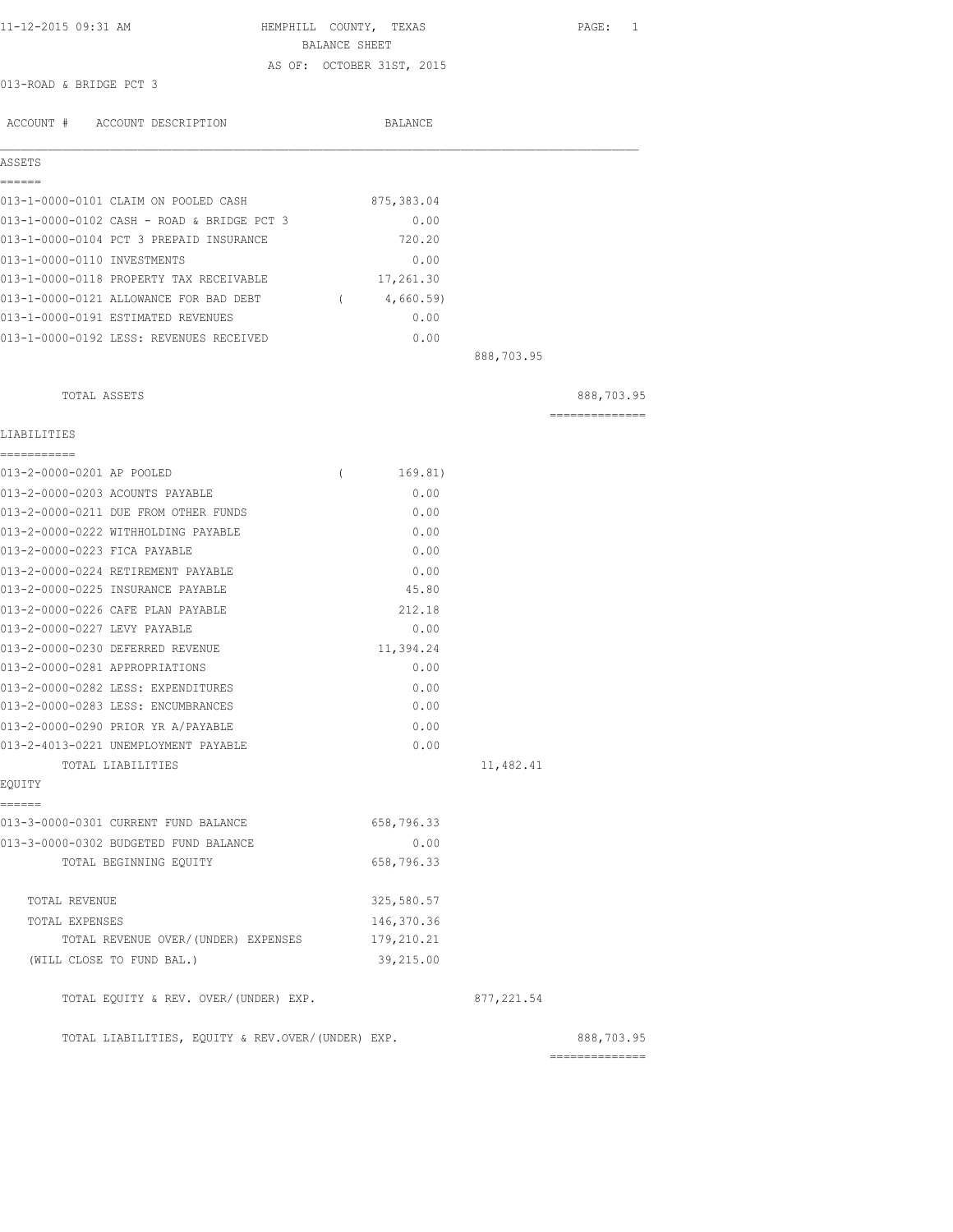| 11-12-2015 09:31 AM                               | HEMPHILL COUNTY, TEXAS    |                | PAGE: 1                        |
|---------------------------------------------------|---------------------------|----------------|--------------------------------|
|                                                   | BALANCE SHEET             |                |                                |
|                                                   | AS OF: OCTOBER 31ST, 2015 |                |                                |
| 014-ROAD & BRIDGE PCT 4                           |                           |                |                                |
| ACCOUNT # ACCOUNT DESCRIPTION                     | BALANCE                   |                |                                |
| ASSETS                                            |                           |                |                                |
| ------<br>014-1-0000-0101 CLAIM ON POOLED CASH    | 1,272,219.02              |                |                                |
| 014-1-0000-0102 CASH - ROAD & BRIDGE PCT 4        | 0.00                      |                |                                |
| 014-1-0000-0104 PCT 4 PREPAID INSURANCE           | 720.20                    |                |                                |
| 014-1-0000-0110 INVESTMENTS                       | 0.00                      |                |                                |
| 014-1-0000-0118 PROPERTY TAX RECEIVABLE           | 16,215.16                 |                |                                |
| 014-1-0000-0121 ALLOWANCE FOR BAD DEBT            | 4,378.13)<br>$\sqrt{2}$   |                |                                |
| 014-1-0000-0191 ESTIMATED REVENUES                | 0.00                      |                |                                |
| 014-1-0000-0192 LESS: REVENUES RECEIVED           | 0.00                      |                |                                |
|                                                   |                           | 1,284,776.25   |                                |
| TOTAL ASSETS                                      |                           |                | 1,284,776.25                   |
| LIABILITIES                                       |                           |                | ==============                 |
| ===========                                       |                           |                |                                |
| 014-2-0000-0201 AP POOLED                         | 3,427.54)<br>$\left($     |                |                                |
| 014-2-0000-0203 ACOUNTS PAYABLE                   | 0.00                      |                |                                |
| 014-2-0000-0211 DUE FROM OTHER FUNDS              | 0.00                      |                |                                |
| 014-2-0000-0222 WITHHOLDING PAYABLE               | 0.00                      |                |                                |
| 014-2-0000-0223 FICA PAYABLE                      | 0.00                      |                |                                |
| 014-2-0000-0224 RETIREMENT PAYABLE                | 0.00                      |                |                                |
| 014-2-0000-0225 INSURANCE PAYABLE                 | $\left($<br>111.80)       |                |                                |
| 014-2-0000-0226 CAFE PLAN PAYABLE                 | 0.00                      |                |                                |
| 014-2-0000-0227 LEVY PAYABLE                      | 0.00                      |                |                                |
| 014-2-0000-0230 DEFERRED REVENUE                  | 10,703.68                 |                |                                |
| 014-2-0000-0281 APPROPRIATIONS                    | 0.00                      |                |                                |
| 014-2-0000-0282 LESS: EXPENDITURES                | 0.00                      |                |                                |
| 014-2-0000-0283 LESS: ENCUMBRANCES                | 0.00                      |                |                                |
| 014-2-0000-0290 PRIOR YR A/PAYABLE                | 0.00                      |                |                                |
| 014-2-4014-0221 UNEMPLOYMENT PAYABLE              | 0.00                      |                |                                |
| TOTAL LIABILITIES<br>EQUITY                       |                           | 7,164.34       |                                |
| ======                                            |                           |                |                                |
| 014-3-0000-0301 CURRENT FUND BALANCE              | 1,062,076.76              |                |                                |
| 014-3-0000-0302 BUDGETED FUND BALANCE             | 0.00                      |                |                                |
| TOTAL BEGINNING EQUITY                            | 1,062,076.76              |                |                                |
| TOTAL REVENUE                                     | 213,782.50                |                |                                |
| TOTAL EXPENSES                                    | 187, 375.58               |                |                                |
| TOTAL REVENUE OVER/(UNDER) EXPENSES               | 26,406.92                 |                |                                |
| (WILL CLOSE TO FUND BAL.)                         | 189, 128.23               |                |                                |
| TOTAL EQUITY & REV. OVER/(UNDER) EXP.             |                           | 1, 277, 611.91 |                                |
| TOTAL LIABILITIES, EQUITY & REV.OVER/(UNDER) EXP. |                           |                | 1,284,776.25<br>============== |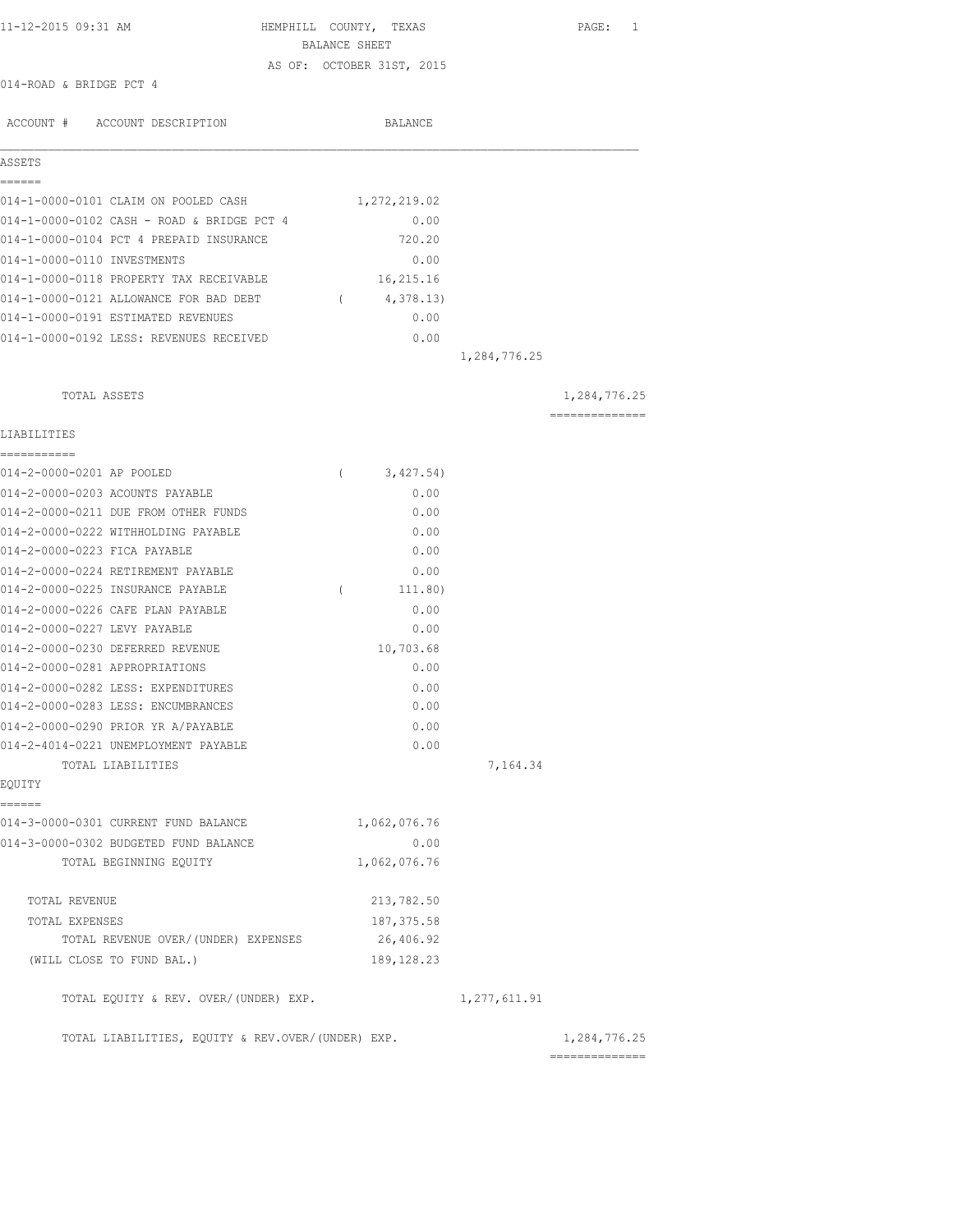| 11-12-2015 09:31 AM                               | HEMPHILL COUNTY, TEXAS    |           | PAGE: 1         |
|---------------------------------------------------|---------------------------|-----------|-----------------|
|                                                   | BALANCE SHEET             |           |                 |
|                                                   | AS OF: OCTOBER 31ST, 2015 |           |                 |
| 022-CO RECORDS PRESERVATION                       |                           |           |                 |
| ACCOUNT # ACCOUNT DESCRIPTION                     | BALANCE                   |           |                 |
| ASSETS                                            |                           |           |                 |
| ======<br>022-1-0000-0101 CLAIM ON POOLED CASH    | 92,612.13                 |           |                 |
| 022-1-0000-0102 CASH - COUNTY-RECORDS PRESERVA    | 0.00                      |           |                 |
| 022-1-0000-0191 ESTIMATED REVENUES                | 0.00                      |           |                 |
| 022-1-0000-0192 LESS: REVENUES RECEIVED           | 0.00                      |           |                 |
|                                                   |                           | 92,612.13 |                 |
| TOTAL ASSETS                                      |                           |           | 92,612.13       |
|                                                   |                           |           | --------------- |
| LIABILITIES<br>===========                        |                           |           |                 |
| 022-2-0000-0201 AP POOLED                         | 0.00                      |           |                 |
| 022-2-0000-0203 ACOUNTS PAYABLE                   | 0.00                      |           |                 |
| 022-2-0000-0222 PAYROLL W/H PAYABLE               | 0.00                      |           |                 |
| 022-2-0000-0223 PAYROLL FICA PAYABLE              | 0.00                      |           |                 |
| 022-2-0000-0224 PAYROLL RETIREMENT PAYABLE        | 0.00                      |           |                 |
| 022-2-0000-0225 PAYROLL INSURANCE PAYABLE         | 0.00                      |           |                 |
| 022-2-0000-0281 APPROPRIATIONS                    | 0.00                      |           |                 |
| 022-2-0000-0282 LESS: EXPENDITURES                | 0.00                      |           |                 |
| 022-2-0000-0283 LESS: ENCUMBRANCES                | 0.00                      |           |                 |
| 022-2-0000-0290 PRIOR YR A/PAYABLE                | 0.00                      |           |                 |
| TOTAL LIABILITIES                                 |                           | 0.00      |                 |
| EOUITY<br>======                                  |                           |           |                 |
| 022-3-0000-0301 CURRENT FUND BALANCE              | 119,824.57                |           |                 |
| 022-3-0000-0302 BUDGETED FUND BALANCE             | 0.00                      |           |                 |
| TOTAL BEGINNING EQUITY                            | 119,824.57                |           |                 |
| TOTAL REVENUE                                     | 0.00                      |           |                 |
| TOTAL EXPENSES                                    | 0.00                      |           |                 |
| TOTAL REVENUE OVER/(UNDER) EXPENSES               | 0.00                      |           |                 |
| (WILL CLOSE TO FUND BAL.)                         | (27, 212, 44)             |           |                 |
| TOTAL EQUITY & REV. OVER/(UNDER) EXP.             |                           | 92,612.13 |                 |
| TOTAL LIABILITIES, EQUITY & REV.OVER/(UNDER) EXP. |                           |           | 92,612.13       |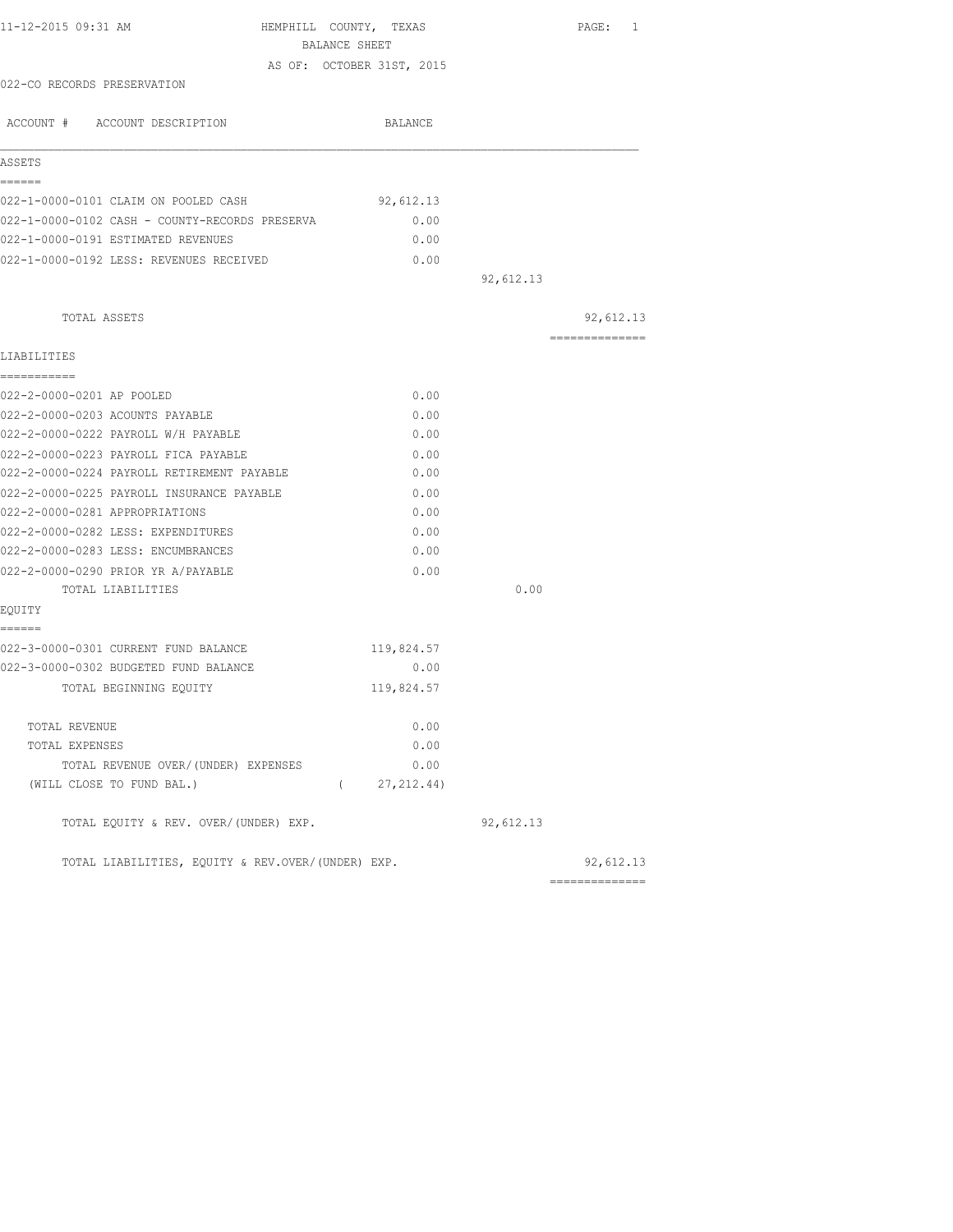| 11-12-2015 09:31 AM                               | HEMPHILL COUNTY, TEXAS    |          | PAGE: 1                    |
|---------------------------------------------------|---------------------------|----------|----------------------------|
|                                                   | BALANCE SHEET             |          |                            |
| 023-CLK'S RECORDS PRESERVE                        | AS OF: OCTOBER 31ST, 2015 |          |                            |
|                                                   |                           |          |                            |
| ACCOUNT # ACCOUNT DESCRIPTION                     | BALANCE                   |          |                            |
|                                                   |                           |          |                            |
| ASSETS<br>======                                  |                           |          |                            |
| 023-1-0000-0101 CLAIM ON POOLED CASH              | 2,683.70                  |          |                            |
| 023-1-0000-0102 CASH-CLK'S RECORD PRESERVATION    | 0.00                      |          |                            |
| 023-1-0000-0191 ESTIMATED REVENUES                | 0.00                      |          |                            |
| 023-1-0000-0192 LESS: REVENUES RECEIVED           | 0.00                      |          |                            |
|                                                   |                           | 2,683.70 |                            |
|                                                   |                           |          |                            |
| TOTAL ASSETS                                      |                           |          | 2,683.70<br>============== |
| LIABILITIES                                       |                           |          |                            |
| ------------                                      |                           |          |                            |
| 023-2-0000-0201 AP POOLED                         | 0.00                      |          |                            |
| 023-2-0000-0203 ACOUNTS PAYABLE                   | 0.00                      |          |                            |
| 023-2-0000-0222 WITHHOLDING PAYABLE               | 0.00                      |          |                            |
| 023-2-0000-0223 FICA PAYABLE                      | 0.00                      |          |                            |
| 023-2-0000-0224 PAYROLL RETIREMENT PAYABLE        | 0.00                      |          |                            |
| 023-2-0000-0225 PAYROLL INSURANCE PAYABLE         | 0.00                      |          |                            |
| 023-2-0000-0281 APPROPRIATIONS                    | 0.00                      |          |                            |
| 023-2-0000-0282 LESS: EXPENDITURES                | 0.00                      |          |                            |
| 023-2-0000-0283 LESS: ENCUMBRANCES                | 0.00                      |          |                            |
| 023-2-0000-0290 PRIOR YR A/PAYABLE                | 0.00                      |          |                            |
| TOTAL LIABILITIES                                 |                           | 0.00     |                            |
| EQUITY                                            |                           |          |                            |
| ------<br>023-3-0000-0301 CURRENT FUND BALANCE    | 1,445.24                  |          |                            |
| 023-3-0000-0302 BUDGETED FUND BALANCE             | 0.00                      |          |                            |
| TOTAL BEGINNING EQUITY                            | 1,445.24                  |          |                            |
|                                                   |                           |          |                            |
| TOTAL REVENUE                                     | 0.00                      |          |                            |
| TOTAL EXPENSES                                    | 0.00                      |          |                            |
| TOTAL REVENUE OVER/(UNDER) EXPENSES               | 0.00                      |          |                            |
| (WILL CLOSE TO FUND BAL.)                         | 1,238.46                  |          |                            |
| TOTAL EQUITY & REV. OVER/(UNDER) EXP.             |                           | 2,683.70 |                            |
| TOTAL LIABILITIES, EOUITY & REV.OVER/(UNDER) EXP. |                           |          | 2,683.70                   |
|                                                   |                           |          | ---------------            |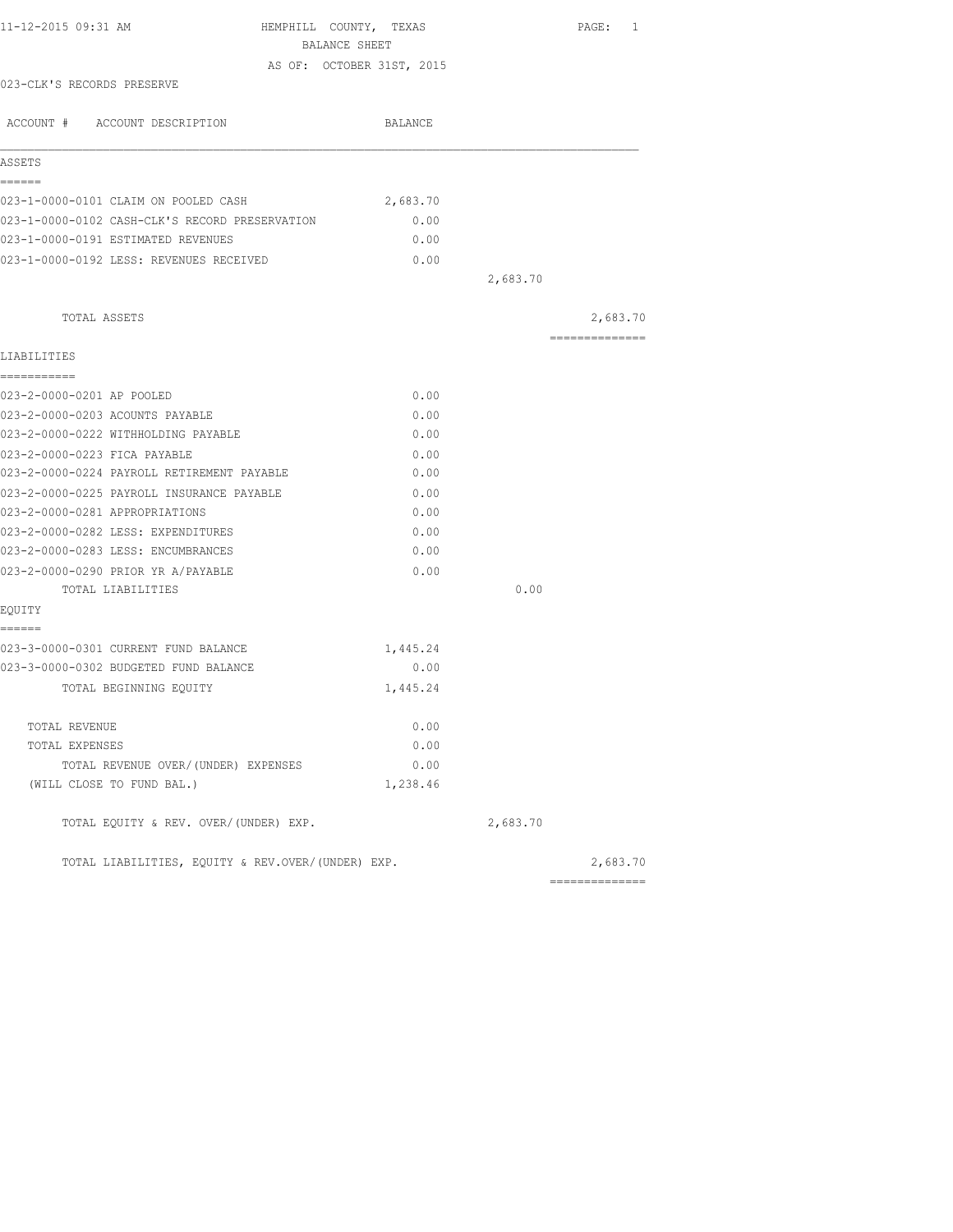| 11-12-2015 09:31 AM                                                         | HEMPHILL COUNTY, TEXAS    |          | PAGE: 1        |
|-----------------------------------------------------------------------------|---------------------------|----------|----------------|
|                                                                             | BALANCE SHEET             |          |                |
|                                                                             | AS OF: OCTOBER 31ST, 2015 |          |                |
| 024-JUSTICE COURT TECH FUND                                                 |                           |          |                |
| ACCOUNT # ACCOUNT DESCRIPTION                                               | BALANCE                   |          |                |
| ASSETS                                                                      |                           |          |                |
| ======                                                                      |                           |          |                |
| 024-1-0000-0101 CLAIM ON POOLED CASH                                        | 8,887.06                  |          |                |
| 024-1-0000-0102 CASH -TECH FUND                                             | 0.00                      |          |                |
| 024-1-0000-0191 ESTIMATED REVENUES                                          | 0.00                      |          |                |
| 024-1-0000-0192 LESS: REVENUES RECEIVED                                     | 0.00                      |          |                |
|                                                                             |                           | 8,887.06 |                |
| TOTAL ASSETS                                                                |                           |          | 8,887.06       |
| LIABILITIES                                                                 |                           |          | ============== |
| ===========                                                                 |                           |          |                |
| 024-2-0000-0201 AP POOLED                                                   | 0.00                      |          |                |
| 024-2-0000-0203 ACOUNTS PAYABLE                                             | 0.00                      |          |                |
| 024-2-0000-0222 PAYROLL W/H PAYABLE                                         | 0.00                      |          |                |
| 024-2-0000-0223 PAYROLL FICA PAYABLE                                        | 0.00                      |          |                |
| 024-2-0000-0224 PAYROLL RETIREMENT PAYABLE                                  | 0.00                      |          |                |
| 024-2-0000-0225 PAYROLL INSURANCE PAYABLE<br>024-2-0000-0281 APPROPRIATIONS | 0.00<br>0.00              |          |                |
|                                                                             |                           |          |                |
| 024-2-0000-0282 LESS: EXPENDITURES<br>024-2-0000-0283 LESS: ENCUMBRANCES    | 0.00<br>0.00              |          |                |
|                                                                             |                           |          |                |
| 024-2-0000-0290 PRIOR YR A/PAYABLE<br>TOTAL LIABILITIES                     | 0.00                      | 0.00     |                |
| EQUITY                                                                      |                           |          |                |
| ======                                                                      |                           |          |                |
| 024-3-0000-0301 CURRENT FUND BALANCE                                        | 8,368.11                  |          |                |
| 024-3-0000-0302 BUDGETED FUND BALANCE                                       | 0.00                      |          |                |
| TOTAL BEGINNING EQUITY                                                      | 8,368.11                  |          |                |
| TOTAL REVENUE                                                               | 0.00                      |          |                |
| TOTAL EXPENSES                                                              | 0.00                      |          |                |
| TOTAL REVENUE OVER/(UNDER) EXPENSES                                         | 0.00                      |          |                |
| (WILL CLOSE TO FUND BAL.)                                                   | 518.95                    |          |                |
| TOTAL EQUITY & REV. OVER/(UNDER) EXP.                                       |                           | 8,887.06 |                |
| TOTAL LIABILITIES, EQUITY & REV.OVER/(UNDER) EXP.                           |                           |          | 8,887.06       |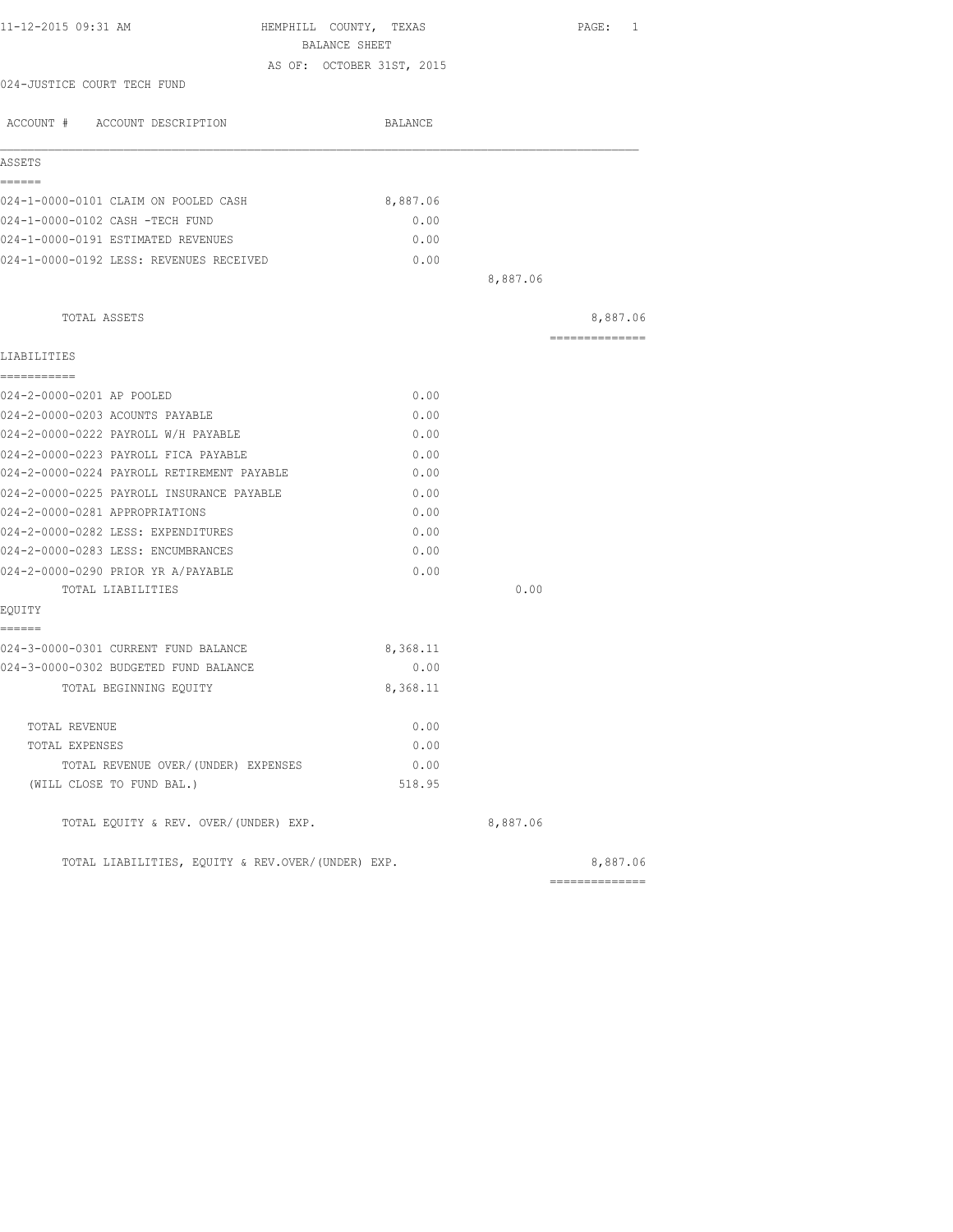| 11-12-2015 09:31 AM                                                      | HEMPHILL COUNTY, TEXAS    |            | PAGE: 1        |
|--------------------------------------------------------------------------|---------------------------|------------|----------------|
|                                                                          | BALANCE SHEET             |            |                |
| 032-CHK COLLECTION/CO ATTY                                               | AS OF: OCTOBER 31ST, 2015 |            |                |
|                                                                          |                           |            |                |
| ACCOUNT # ACCOUNT DESCRIPTION                                            | BALANCE                   |            |                |
|                                                                          |                           |            |                |
| ASSETS                                                                   |                           |            |                |
| ======                                                                   |                           |            |                |
| 032-1-0000-0101 CLAIM ON POOLED CASH                                     | 18,015.72                 |            |                |
| 032-1-0000-0102 CASH - CHECK COLLECTION/CO ATT                           | 0.00                      |            |                |
| 032-1-0000-0103 PETTY CASH                                               | 0.00                      |            |                |
| 032-1-0000-0105 PETTY CASH-CO ATTY<br>032-1-0000-0191 ESTIMATED REVENUES | 100.00<br>0.00            |            |                |
| 032-1-0000-0192 LESS: REVENUES RECEIVED                                  |                           |            |                |
|                                                                          | 0.00                      | 18, 115.72 |                |
|                                                                          |                           |            |                |
| TOTAL ASSETS                                                             |                           |            | 18, 115. 72    |
| LIABILITIES                                                              |                           |            | -------------- |
| -----------                                                              |                           |            |                |
| 032-2-0000-0201 AP POOLED                                                | 0.00                      |            |                |
| 032-2-0000-0203 ACOUNTS PAYABLE                                          | 0.00                      |            |                |
| 032-2-0000-0222 PAYROLL W/H PAYABLE                                      | 0.00                      |            |                |
| 032-2-0000-0223 PAYROLL FICA PAYABLE                                     | 0.00                      |            |                |
| 032-2-0000-0224 PAYROLL RETIREMENT PAYABLE                               | 0.00                      |            |                |
| 032-2-0000-0225 PAYROLL INSURANCE PAYABLE                                | 0.00                      |            |                |
| 032-2-0000-0281 APPROPRIATIONS                                           | 0.00                      |            |                |
| 032-2-0000-0282 LESS: EXPENDITURES                                       | 0.00                      |            |                |
| 032-2-0000-0283 LESS: ENCUMBRANCES                                       | 0.00                      |            |                |
| 032-2-0000-0290 PRIOR YR A/PAYABLE                                       | 0.00                      |            |                |
| TOTAL LIABILITIES                                                        |                           | 0.00       |                |
| EQUITY<br>======                                                         |                           |            |                |
| 032-3-0000-0301 CURRENT FUND BALANCE                                     | 17,787.75                 |            |                |
| 032-3-0000-0302 BUDGETED FUND BALANCE                                    | 0.00                      |            |                |
| TOTAL BEGINNING EQUITY                                                   | 17,787.75                 |            |                |
|                                                                          |                           |            |                |
| TOTAL REVENUE                                                            | 15.00                     |            |                |
| TOTAL EXPENSES                                                           | 0.00                      |            |                |
| TOTAL REVENUE OVER/(UNDER) EXPENSES                                      | 15.00                     |            |                |
| (WILL CLOSE TO FUND BAL.)                                                | 312.97                    |            |                |
| TOTAL EQUITY & REV. OVER/(UNDER) EXP.                                    |                           | 18, 115.72 |                |
| TOTAL LIABILITIES, EQUITY & REV.OVER/(UNDER) EXP.                        |                           |            | 18, 115. 72    |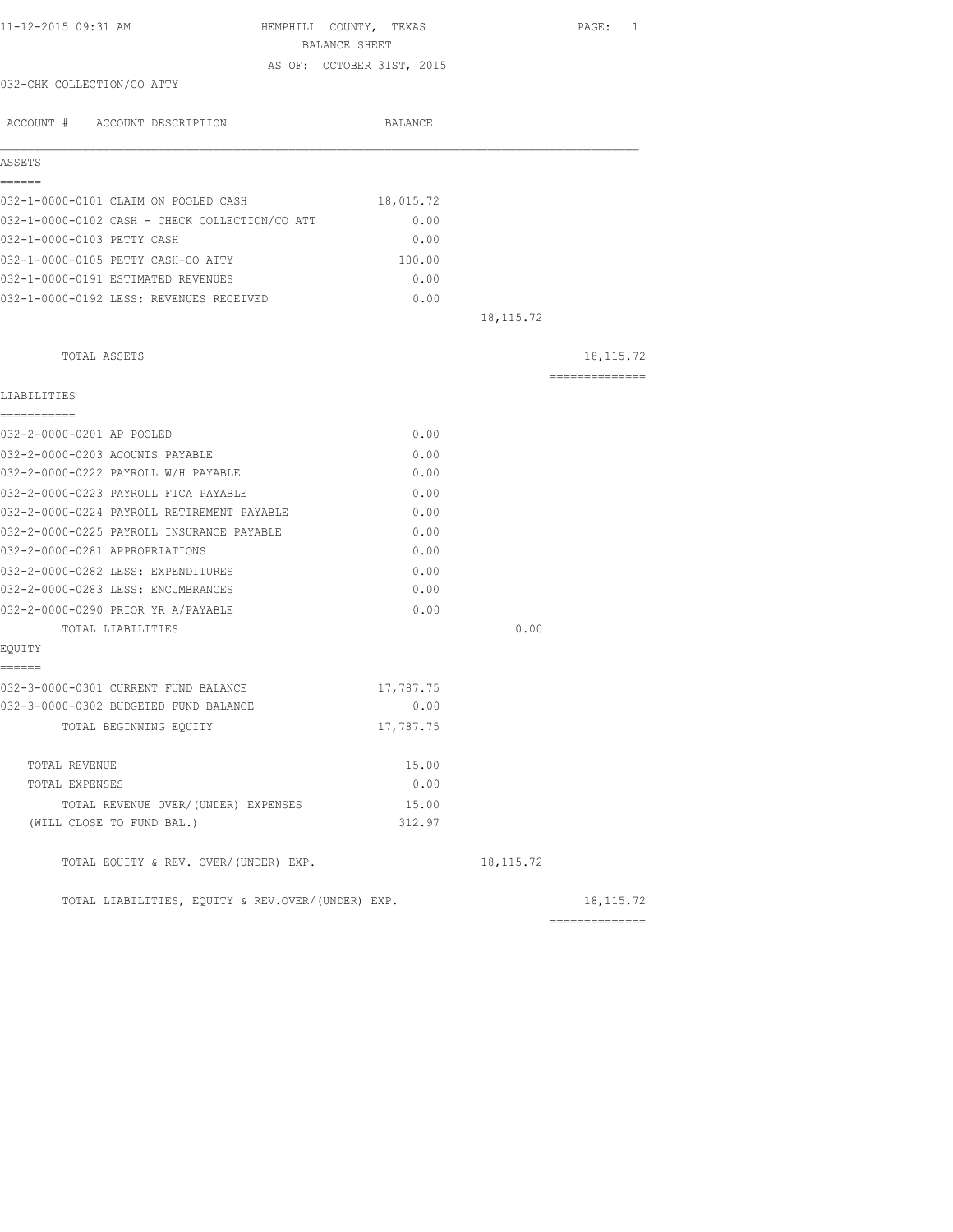| AS OF: OCTOBER 31ST, 2015<br>036-ANNUAL LEOSE/LAW<br>ACCOUNT # ACCOUNT DESCRIPTION<br>BALANCE<br>ASSETS<br>======<br>036-1-0000-0101 CLAIM ON POOLED CASH<br>6,897.54<br>036-1-0000-0102 CASH - ANNUAL LEOSE/LAW<br>0.00<br>036-1-0000-0191 ESTIMATED REVENUES<br>0.00<br>036-1-0000-0192 LESS: REVENUES RECEIVED<br>0.00<br>6,897.54<br>TOTAL ASSETS<br>LIABILITIES<br>===========<br>036-2-0000-0201 AP POOLED<br>0.00<br>036-2-0000-0203 ACOUNTS PAYABLE<br>0.00<br>036-2-0000-0222 PAYROLL W/H PAYABLE<br>0.00<br>036-2-0000-0223 PAYROLL FICA PAYABLE<br>0.00<br>036-2-0000-0224 PAYROLL RETIREMENT PAYABLE<br>0.00<br>036-2-0000-0225 PAYROLL INSURANCE PAYABLE<br>0.00<br>036-2-0000-0281 APPROPRIATIONS<br>0.00<br>036-2-0000-0282 LESS: EXPENDITURES<br>0.00<br>036-2-0000-0283 LESS: ENCUMBRANCES<br>0.00<br>0.00<br>036-2-0000-0290 PRIOR YR A/PAYABLE<br>0.00<br>TOTAL LIABILITIES<br>EQUITY<br>------<br>036-3-0000-0301 CURRENT FUND BALANCE<br>8,253.63<br>036-3-0000-0302 BUDGETED FUND BALANCE<br>0.00<br>TOTAL BEGINNING EQUITY<br>8,253.63<br>0.00<br>TOTAL REVENUE<br>0.00<br>TOTAL EXPENSES<br>TOTAL REVENUE OVER/(UNDER) EXPENSES<br>0.00<br>(WILL CLOSE TO FUND BAL.)<br>(1, 356.09)<br>6,897.54<br>TOTAL EQUITY & REV. OVER/(UNDER) EXP. | 11-12-2015 09:31 AM | HEMPHILL COUNTY, TEXAS<br>BALANCE SHEET |  | PAGE: 1        |
|------------------------------------------------------------------------------------------------------------------------------------------------------------------------------------------------------------------------------------------------------------------------------------------------------------------------------------------------------------------------------------------------------------------------------------------------------------------------------------------------------------------------------------------------------------------------------------------------------------------------------------------------------------------------------------------------------------------------------------------------------------------------------------------------------------------------------------------------------------------------------------------------------------------------------------------------------------------------------------------------------------------------------------------------------------------------------------------------------------------------------------------------------------------------------------------------------------------------------------------------------------------|---------------------|-----------------------------------------|--|----------------|
|                                                                                                                                                                                                                                                                                                                                                                                                                                                                                                                                                                                                                                                                                                                                                                                                                                                                                                                                                                                                                                                                                                                                                                                                                                                                  |                     |                                         |  |                |
|                                                                                                                                                                                                                                                                                                                                                                                                                                                                                                                                                                                                                                                                                                                                                                                                                                                                                                                                                                                                                                                                                                                                                                                                                                                                  |                     |                                         |  |                |
|                                                                                                                                                                                                                                                                                                                                                                                                                                                                                                                                                                                                                                                                                                                                                                                                                                                                                                                                                                                                                                                                                                                                                                                                                                                                  |                     |                                         |  |                |
|                                                                                                                                                                                                                                                                                                                                                                                                                                                                                                                                                                                                                                                                                                                                                                                                                                                                                                                                                                                                                                                                                                                                                                                                                                                                  |                     |                                         |  |                |
|                                                                                                                                                                                                                                                                                                                                                                                                                                                                                                                                                                                                                                                                                                                                                                                                                                                                                                                                                                                                                                                                                                                                                                                                                                                                  |                     |                                         |  |                |
|                                                                                                                                                                                                                                                                                                                                                                                                                                                                                                                                                                                                                                                                                                                                                                                                                                                                                                                                                                                                                                                                                                                                                                                                                                                                  |                     |                                         |  |                |
|                                                                                                                                                                                                                                                                                                                                                                                                                                                                                                                                                                                                                                                                                                                                                                                                                                                                                                                                                                                                                                                                                                                                                                                                                                                                  |                     |                                         |  |                |
|                                                                                                                                                                                                                                                                                                                                                                                                                                                                                                                                                                                                                                                                                                                                                                                                                                                                                                                                                                                                                                                                                                                                                                                                                                                                  |                     |                                         |  |                |
|                                                                                                                                                                                                                                                                                                                                                                                                                                                                                                                                                                                                                                                                                                                                                                                                                                                                                                                                                                                                                                                                                                                                                                                                                                                                  |                     |                                         |  |                |
|                                                                                                                                                                                                                                                                                                                                                                                                                                                                                                                                                                                                                                                                                                                                                                                                                                                                                                                                                                                                                                                                                                                                                                                                                                                                  |                     |                                         |  |                |
|                                                                                                                                                                                                                                                                                                                                                                                                                                                                                                                                                                                                                                                                                                                                                                                                                                                                                                                                                                                                                                                                                                                                                                                                                                                                  |                     |                                         |  |                |
|                                                                                                                                                                                                                                                                                                                                                                                                                                                                                                                                                                                                                                                                                                                                                                                                                                                                                                                                                                                                                                                                                                                                                                                                                                                                  |                     |                                         |  | 6,897.54       |
|                                                                                                                                                                                                                                                                                                                                                                                                                                                                                                                                                                                                                                                                                                                                                                                                                                                                                                                                                                                                                                                                                                                                                                                                                                                                  |                     |                                         |  | -------------- |
|                                                                                                                                                                                                                                                                                                                                                                                                                                                                                                                                                                                                                                                                                                                                                                                                                                                                                                                                                                                                                                                                                                                                                                                                                                                                  |                     |                                         |  |                |
|                                                                                                                                                                                                                                                                                                                                                                                                                                                                                                                                                                                                                                                                                                                                                                                                                                                                                                                                                                                                                                                                                                                                                                                                                                                                  |                     |                                         |  |                |
|                                                                                                                                                                                                                                                                                                                                                                                                                                                                                                                                                                                                                                                                                                                                                                                                                                                                                                                                                                                                                                                                                                                                                                                                                                                                  |                     |                                         |  |                |
|                                                                                                                                                                                                                                                                                                                                                                                                                                                                                                                                                                                                                                                                                                                                                                                                                                                                                                                                                                                                                                                                                                                                                                                                                                                                  |                     |                                         |  |                |
|                                                                                                                                                                                                                                                                                                                                                                                                                                                                                                                                                                                                                                                                                                                                                                                                                                                                                                                                                                                                                                                                                                                                                                                                                                                                  |                     |                                         |  |                |
|                                                                                                                                                                                                                                                                                                                                                                                                                                                                                                                                                                                                                                                                                                                                                                                                                                                                                                                                                                                                                                                                                                                                                                                                                                                                  |                     |                                         |  |                |
|                                                                                                                                                                                                                                                                                                                                                                                                                                                                                                                                                                                                                                                                                                                                                                                                                                                                                                                                                                                                                                                                                                                                                                                                                                                                  |                     |                                         |  |                |
|                                                                                                                                                                                                                                                                                                                                                                                                                                                                                                                                                                                                                                                                                                                                                                                                                                                                                                                                                                                                                                                                                                                                                                                                                                                                  |                     |                                         |  |                |
|                                                                                                                                                                                                                                                                                                                                                                                                                                                                                                                                                                                                                                                                                                                                                                                                                                                                                                                                                                                                                                                                                                                                                                                                                                                                  |                     |                                         |  |                |
|                                                                                                                                                                                                                                                                                                                                                                                                                                                                                                                                                                                                                                                                                                                                                                                                                                                                                                                                                                                                                                                                                                                                                                                                                                                                  |                     |                                         |  |                |
|                                                                                                                                                                                                                                                                                                                                                                                                                                                                                                                                                                                                                                                                                                                                                                                                                                                                                                                                                                                                                                                                                                                                                                                                                                                                  |                     |                                         |  |                |
|                                                                                                                                                                                                                                                                                                                                                                                                                                                                                                                                                                                                                                                                                                                                                                                                                                                                                                                                                                                                                                                                                                                                                                                                                                                                  |                     |                                         |  |                |
|                                                                                                                                                                                                                                                                                                                                                                                                                                                                                                                                                                                                                                                                                                                                                                                                                                                                                                                                                                                                                                                                                                                                                                                                                                                                  |                     |                                         |  |                |
|                                                                                                                                                                                                                                                                                                                                                                                                                                                                                                                                                                                                                                                                                                                                                                                                                                                                                                                                                                                                                                                                                                                                                                                                                                                                  |                     |                                         |  |                |
|                                                                                                                                                                                                                                                                                                                                                                                                                                                                                                                                                                                                                                                                                                                                                                                                                                                                                                                                                                                                                                                                                                                                                                                                                                                                  |                     |                                         |  |                |
|                                                                                                                                                                                                                                                                                                                                                                                                                                                                                                                                                                                                                                                                                                                                                                                                                                                                                                                                                                                                                                                                                                                                                                                                                                                                  |                     |                                         |  |                |
|                                                                                                                                                                                                                                                                                                                                                                                                                                                                                                                                                                                                                                                                                                                                                                                                                                                                                                                                                                                                                                                                                                                                                                                                                                                                  |                     |                                         |  |                |
|                                                                                                                                                                                                                                                                                                                                                                                                                                                                                                                                                                                                                                                                                                                                                                                                                                                                                                                                                                                                                                                                                                                                                                                                                                                                  |                     |                                         |  |                |
|                                                                                                                                                                                                                                                                                                                                                                                                                                                                                                                                                                                                                                                                                                                                                                                                                                                                                                                                                                                                                                                                                                                                                                                                                                                                  |                     |                                         |  |                |
|                                                                                                                                                                                                                                                                                                                                                                                                                                                                                                                                                                                                                                                                                                                                                                                                                                                                                                                                                                                                                                                                                                                                                                                                                                                                  |                     |                                         |  |                |
|                                                                                                                                                                                                                                                                                                                                                                                                                                                                                                                                                                                                                                                                                                                                                                                                                                                                                                                                                                                                                                                                                                                                                                                                                                                                  |                     |                                         |  |                |
| TOTAL LIABILITIES, EQUITY & REV.OVER/(UNDER) EXP.                                                                                                                                                                                                                                                                                                                                                                                                                                                                                                                                                                                                                                                                                                                                                                                                                                                                                                                                                                                                                                                                                                                                                                                                                |                     |                                         |  | 6,897.54       |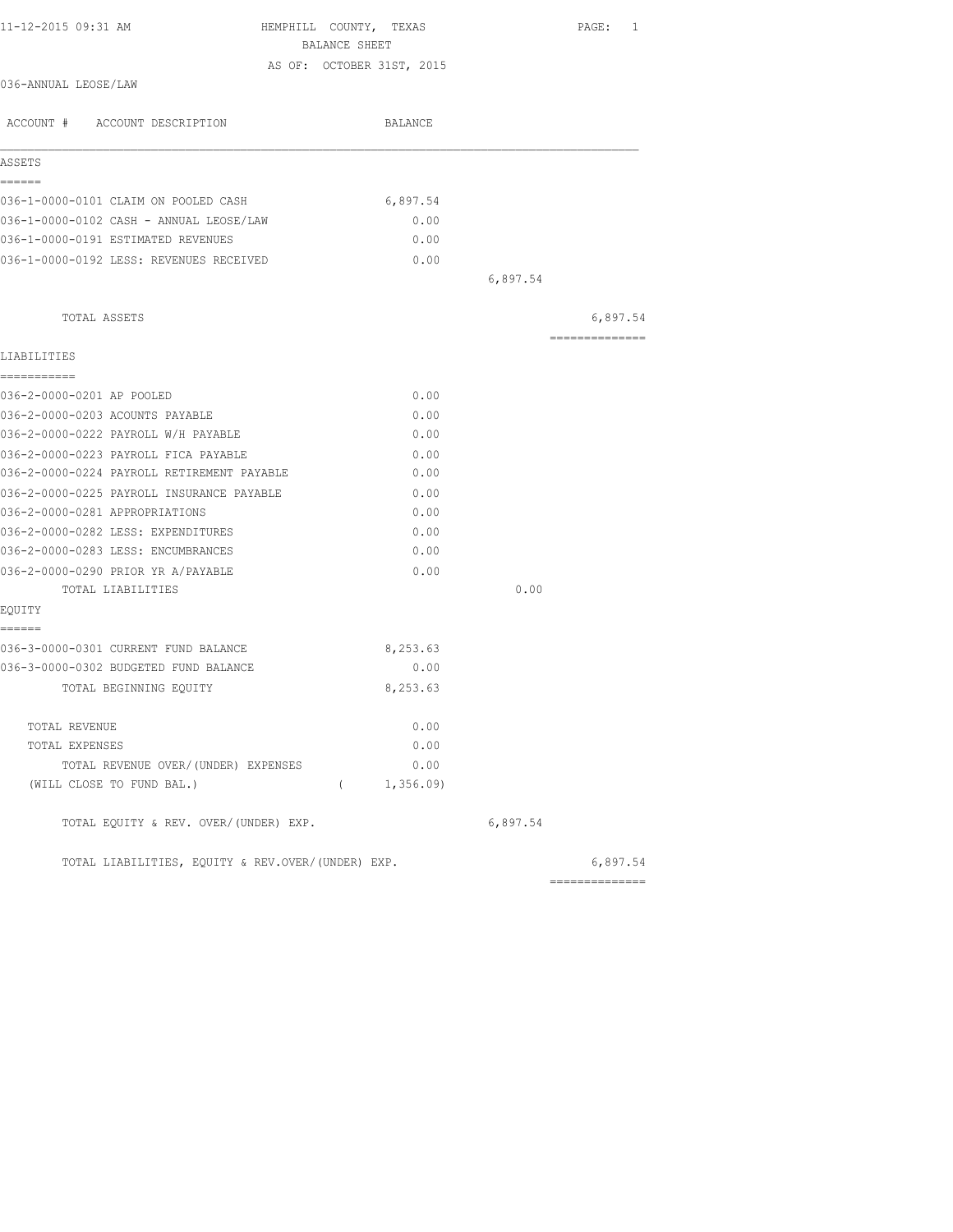| 11-12-2015 09:31 AM                            | HEMPHILL COUNTY, TEXAS<br>BALANCE SHEET |           | PAGE: 1        |
|------------------------------------------------|-----------------------------------------|-----------|----------------|
|                                                | AS OF: OCTOBER 31ST, 2015               |           |                |
| 046-SCAAP                                      |                                         |           |                |
| ACCOUNT # ACCOUNT DESCRIPTION                  | BALANCE                                 |           |                |
| ASSETS                                         |                                         |           |                |
| ------                                         |                                         |           |                |
| 046-1-0000-0101 CLAIM ON POOLED CASH           | 65,553.49                               |           |                |
| 046-1-0000-0102 CASH - SCAAP                   | 0.00                                    |           |                |
| 046-1-0000-0191 ESTIMATED REVENUES             | 0.00                                    |           |                |
| 046-1-0000-0192 LESS: REVENUES RECEIVED        | 0.00                                    |           |                |
|                                                |                                         | 65,553.49 |                |
| TOTAL ASSETS                                   |                                         |           | 65,553.49      |
| LIABILITIES                                    |                                         |           | ============== |
| ===========<br>046-2-0000-0201 AP POOLED       | 0.00                                    |           |                |
| 046-2-0000-0203 ACOUNTS PAYABLE                | 0.00                                    |           |                |
| 046-2-0000-0222 PAYROLL W/H PAYABLE            | 0.00                                    |           |                |
| 046-2-0000-0223 PAYROLL FICA PAYABLE           | 0.00                                    |           |                |
| 046-2-0000-0224 PAYROLL RETIREMENT PAYABLE     | 0.00                                    |           |                |
| 046-2-0000-0225 PAYROLL INSURANCE PAYABLE      | 0.00                                    |           |                |
| 046-2-0000-0281 APPROPRIATIONS                 | 0.00                                    |           |                |
| 046-2-0000-0282 LESS: EXPENDITURES             | 0.00                                    |           |                |
| 046-2-0000-0283 LESS: ENCUMBRANCES             | 0.00                                    |           |                |
| TOTAL LIABILITIES                              |                                         | 0.00      |                |
| EQUITY                                         |                                         |           |                |
| ======<br>046-3-0000-0301 CURRENT FUND BALANCE | 59,702.65                               |           |                |
| 046-3-0000-0302 BUDGETED FUND BALANCE          | 0.00                                    |           |                |
| TOTAL BEGINNING EQUITY                         | 59,702.65                               |           |                |
| TOTAL REVENUE                                  | 0.00                                    |           |                |
| TOTAL EXPENSES                                 | 0.00                                    |           |                |
| TOTAL REVENUE OVER/(UNDER) EXPENSES            | 0.00                                    |           |                |
| (WILL CLOSE TO FUND BAL.)                      | 5,850.84                                |           |                |
| TOTAL EQUITY & REV. OVER/(UNDER) EXP.          |                                         | 65,553.49 |                |

TOTAL LIABILITIES, EQUITY & REV.OVER/(UNDER) EXP. 65,553.49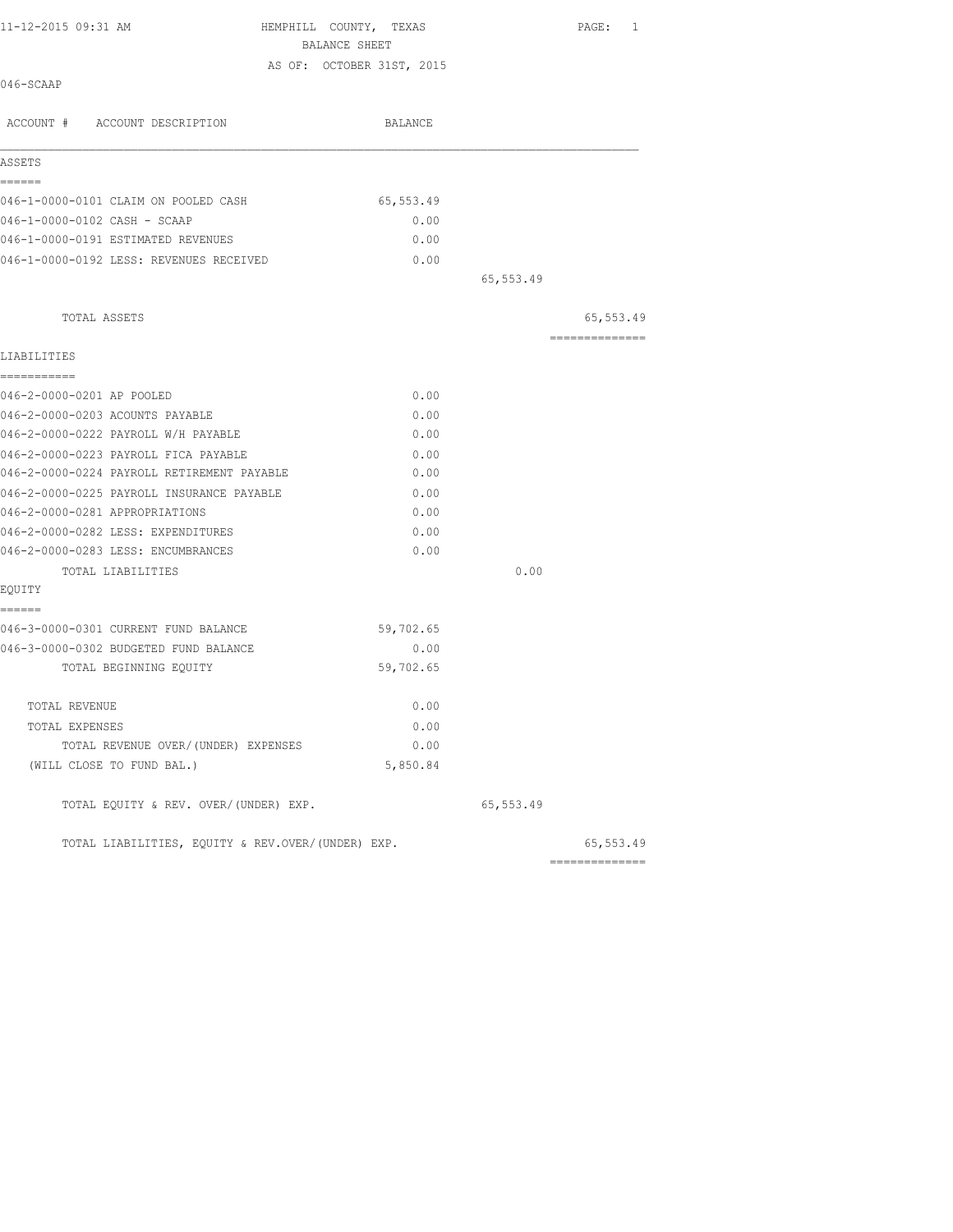| 11-12-2015 09:31 AM                               | HEMPHILL COUNTY, TEXAS<br>BALANCE SHEET | PAGE: 1                                                                                                                                                                                                                                                                                                                                                                                                                                                                                |
|---------------------------------------------------|-----------------------------------------|----------------------------------------------------------------------------------------------------------------------------------------------------------------------------------------------------------------------------------------------------------------------------------------------------------------------------------------------------------------------------------------------------------------------------------------------------------------------------------------|
|                                                   | AS OF: OCTOBER 31ST, 2015               |                                                                                                                                                                                                                                                                                                                                                                                                                                                                                        |
| 047-SHERIFF COMMISSARY                            |                                         |                                                                                                                                                                                                                                                                                                                                                                                                                                                                                        |
| ACCOUNT # ACCOUNT DESCRIPTION                     | BALANCE                                 |                                                                                                                                                                                                                                                                                                                                                                                                                                                                                        |
| ASSETS                                            |                                         |                                                                                                                                                                                                                                                                                                                                                                                                                                                                                        |
| ------<br>047-1-0000-0101 SHERIFF COMMISSARY      | 9,109.70                                |                                                                                                                                                                                                                                                                                                                                                                                                                                                                                        |
| 047-1-0000-0102 CASH-SHERIFF COMMISSARY           | 0.00                                    |                                                                                                                                                                                                                                                                                                                                                                                                                                                                                        |
|                                                   |                                         | 9,109.70                                                                                                                                                                                                                                                                                                                                                                                                                                                                               |
| TOTAL ASSETS                                      |                                         | 9,109.70                                                                                                                                                                                                                                                                                                                                                                                                                                                                               |
|                                                   |                                         | $\begin{array}{cccccccccccccc} \multicolumn{2}{c}{} & \multicolumn{2}{c}{} & \multicolumn{2}{c}{} & \multicolumn{2}{c}{} & \multicolumn{2}{c}{} & \multicolumn{2}{c}{} & \multicolumn{2}{c}{} & \multicolumn{2}{c}{} & \multicolumn{2}{c}{} & \multicolumn{2}{c}{} & \multicolumn{2}{c}{} & \multicolumn{2}{c}{} & \multicolumn{2}{c}{} & \multicolumn{2}{c}{} & \multicolumn{2}{c}{} & \multicolumn{2}{c}{} & \multicolumn{2}{c}{} & \multicolumn{2}{c}{} & \multicolumn{2}{c}{} & \$ |
| EOUITY<br>======                                  |                                         |                                                                                                                                                                                                                                                                                                                                                                                                                                                                                        |
| 047-3-0000-0301 SHERIFF COMMISSARY                | 9,109.70                                |                                                                                                                                                                                                                                                                                                                                                                                                                                                                                        |
| TOTAL BEGINNING EQUITY                            | 9,109.70                                |                                                                                                                                                                                                                                                                                                                                                                                                                                                                                        |
| TOTAL REVENUE                                     | 0.00                                    |                                                                                                                                                                                                                                                                                                                                                                                                                                                                                        |
| TOTAL EXPENSES                                    | 0.00                                    |                                                                                                                                                                                                                                                                                                                                                                                                                                                                                        |
| TOTAL REVENUE OVER/(UNDER) EXPENSES               | 0.00                                    |                                                                                                                                                                                                                                                                                                                                                                                                                                                                                        |
| TOTAL EQUITY & REV. OVER/(UNDER) EXP.             |                                         | 9,109.70                                                                                                                                                                                                                                                                                                                                                                                                                                                                               |
| TOTAL LIABILITIES, EQUITY & REV.OVER/(UNDER) EXP. |                                         | 9,109.70                                                                                                                                                                                                                                                                                                                                                                                                                                                                               |
|                                                   |                                         | $\begin{array}{cccccccccccccc} \multicolumn{2}{c}{} & \multicolumn{2}{c}{} & \multicolumn{2}{c}{} & \multicolumn{2}{c}{} & \multicolumn{2}{c}{} & \multicolumn{2}{c}{} & \multicolumn{2}{c}{} & \multicolumn{2}{c}{} & \multicolumn{2}{c}{} & \multicolumn{2}{c}{} & \multicolumn{2}{c}{} & \multicolumn{2}{c}{} & \multicolumn{2}{c}{} & \multicolumn{2}{c}{} & \multicolumn{2}{c}{} & \multicolumn{2}{c}{} & \multicolumn{2}{c}{} & \multicolumn{2}{c}{} & \multicolumn{2}{c}{} & \$ |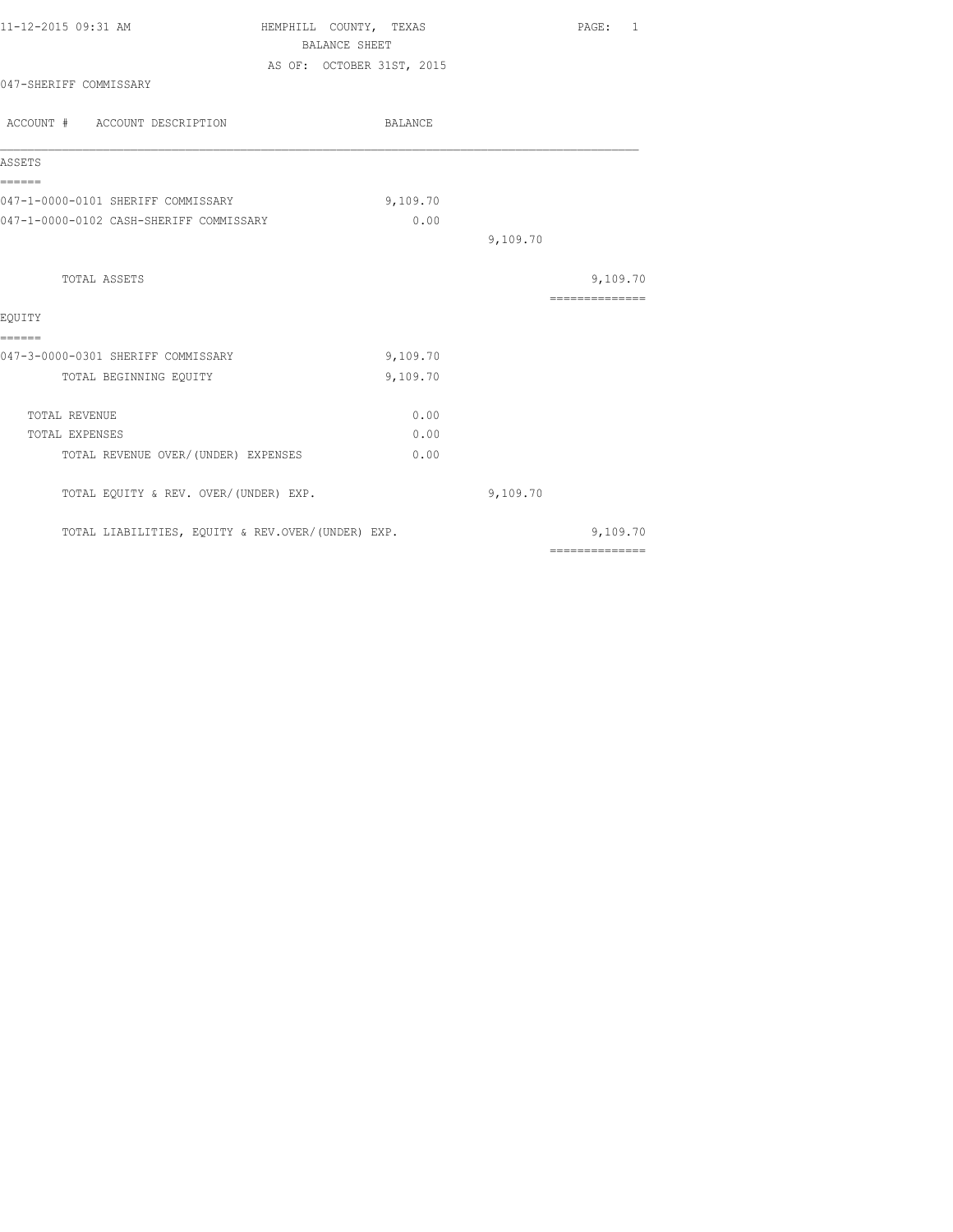| 11-12-2015 09:31 AM           | HEMPHILL COUNTY, TEXAS<br>BALANCE SHEET | PAGE: |  |
|-------------------------------|-----------------------------------------|-------|--|
| 048-SHERIFF SEIZURE           | AS OF: OCTOBER 31ST, 2015               |       |  |
| ACCOUNT # ACCOUNT DESCRIPTION | BALANCE                                 |       |  |
| ASSETS                        |                                         |       |  |
|                               |                                         |       |  |

048-1-0000-0102 CASH 5,255.71

|                                                   |          | 5,255.71 |                |
|---------------------------------------------------|----------|----------|----------------|
| TOTAL ASSETS                                      |          |          | 5,255.71       |
|                                                   |          |          |                |
| EQUITY                                            |          |          |                |
| ======                                            |          |          |                |
| 048-3-0000-0301 FUND BALANCE                      | 5,255.71 |          |                |
| TOTAL BEGINNING EQUITY                            | 5,255.71 |          |                |
| TOTAL REVENUE                                     | 0.00     |          |                |
| TOTAL EXPENSES                                    | 0.00     |          |                |
| TOTAL REVENUE OVER/(UNDER) EXPENSES               | 0.00     |          |                |
| TOTAL EQUITY & REV. OVER/(UNDER) EXP.             |          | 5,255.71 |                |
| TOTAL LIABILITIES, EQUITY & REV.OVER/(UNDER) EXP. |          |          | 5,255.71       |
|                                                   |          |          | -------------- |